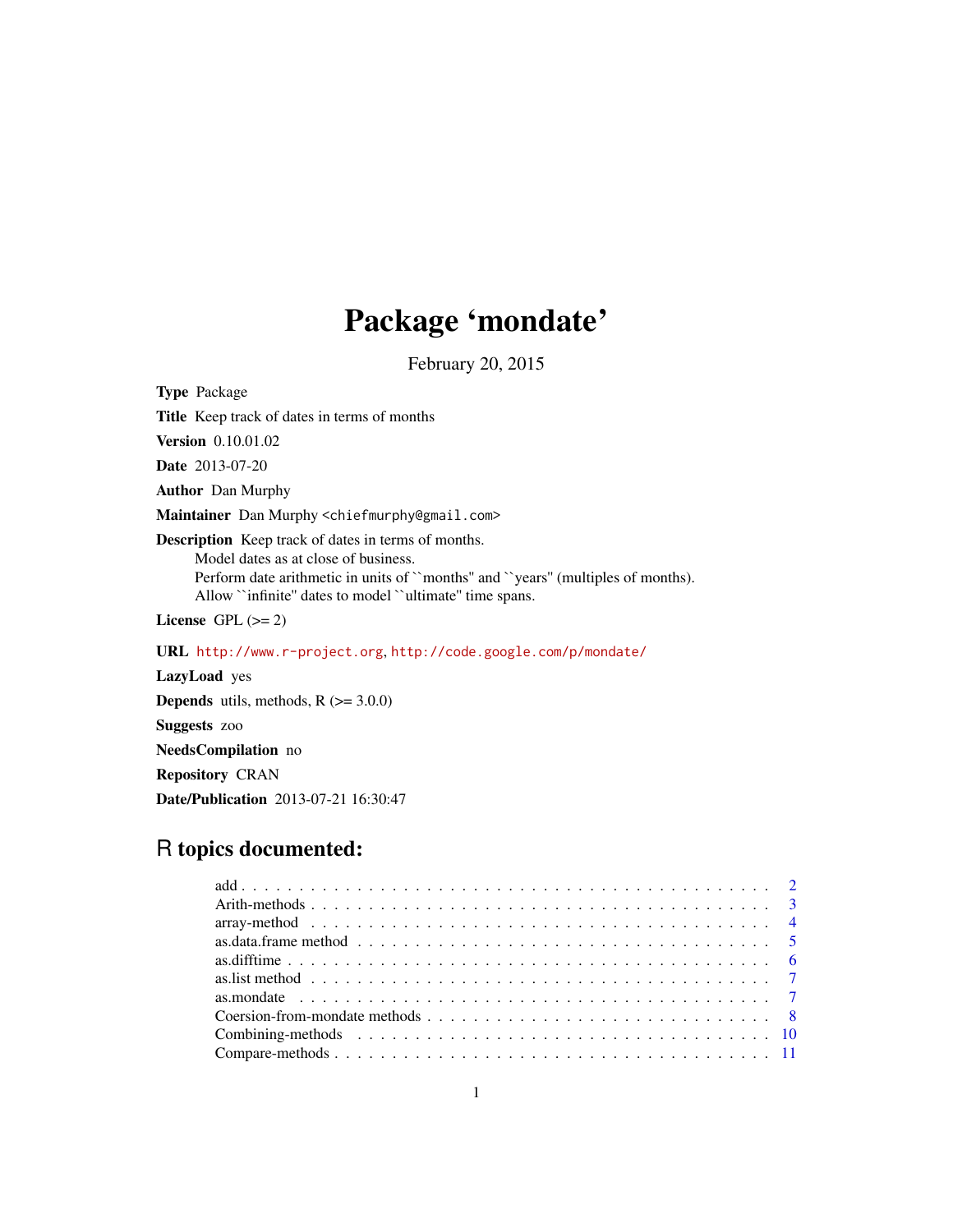#### <span id="page-1-0"></span> $2 \cos \theta$  and  $\theta$  and  $\theta$  and  $\theta$  and  $\theta$  and  $\theta$  and  $\theta$  and  $\theta$  and  $\theta$  and  $\theta$  and  $\theta$  and  $\theta$  and  $\theta$  and  $\theta$  and  $\theta$  and  $\theta$  and  $\theta$  and  $\theta$  and  $\theta$  and  $\theta$  and  $\theta$  and  $\theta$  and  $\theta$  and  $\theta$  and  $\$

| $\overline{14}$ |
|-----------------|
| -15             |
| -15             |
| -16             |
| - 17            |
| -17             |
| -18             |
| -19             |
| 22              |
| 25              |
| 26              |
|                 |
|                 |
| -28             |
| 29              |
| 30              |
| 31              |
|                 |
|                 |

#### **Index** [33](#page-32-0)

add *Add numerics to mondates using day-of-month logic*

## Description

Add numerics to mondates. When units = "months" or "years" and the numeric is a whole number the result has the same day of the month subject to the number of days in the month, thus abandoning mondate's approach of representing days as fractional months. See examples.

## Usage

add(e1, e2, units, forcelastday = FALSE)

## Arguments

| e1             | a mondate                                                                                                                                                                                                                       |
|----------------|---------------------------------------------------------------------------------------------------------------------------------------------------------------------------------------------------------------------------------|
| e <sub>2</sub> | anumeric                                                                                                                                                                                                                        |
| units          | Anything allowed by base:::as.difftime. In addition, can be "months" or<br>"years". If missing, defaults to $t$ imeunits $(e1)$ .                                                                                               |
| forcelastday   | If FALSE, the result will have the same day of the month subject to the number<br>of days in the month. If TRUE, the day of the month of the result will be the last<br>day of the month if e1 is on the last day of the month. |

## Value

A mondate.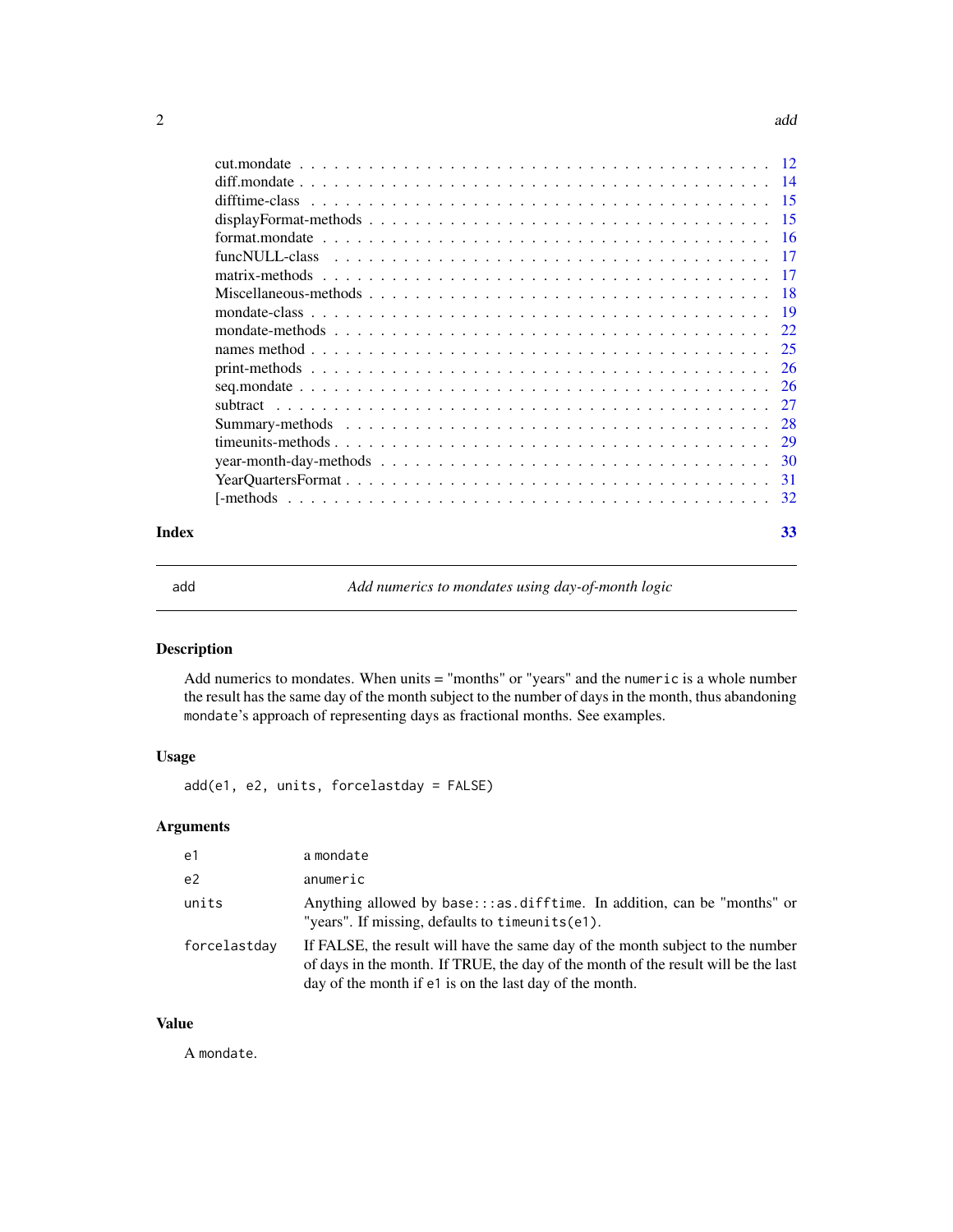#### <span id="page-2-0"></span>Arith-methods 3

#### Author(s)

Dan Murphy.

#### Examples

```
x \le - mondate(0:12)
add(x, 1) # The third date will the the 29th of March
x <- mondate.ymd(2013, 1:11, 15)
add(x, 1) # Always the 15th of the month. Compare to ...
x + 1stopifnot(add(x, 13, units = "months") == mondate.ymd(2014, 2:12, 15))
```
Arith-methods *Methods for Function Group Arith on mondate Objects*

#### **Description**

Arithmetic methods for class mondate. Includes three special "units between" methods.

#### Methods

signature(e1 = "mondate", e2 = "mondate") Performs arithmetic operations on two mondates. The result will be numeric with attribute timeunits belonging to the slot of the first argument (with a warning if the two arguments have different timeunits). The only operation that would seem useful for two mondates is subtraction.

```
signature(e1 = "mondate", e2 = "numeric")
```

```
signature(e1 = "numeric", e2 = "mondate")
```

```
signature(e1 = "mondate", e2 = "array")
```
signature(e1 = "array", e2 = "mondate") Performs arithmetic operations of a numeric on a mondate where the units of the numeric is taken from the timeunits slot of the mondate. The result will be a mondate with the same properties as the mondate in the function call.

The only operations that would seem useful for a mondate and a numeric are addition and subtraction.

Most of the time it is expected that timeunits="months" so that, for example, adding/subtracting a number to/from that mondate adds/subtracts that number of months. If the mondate's timeunits="years" then the perceived intention is to add/subtract that number of years. To accomplish that, the mondate's numeric value is divided by 12, the operation is performed, and the result converted to a mondate. If the mondate's timeunits="days", then the mondate's value is converted to the number of days since the start of the millennium, the operation is performed (e.g., the numeric number of days is added or subtracted), and the result converted to a mondate. (See the convert option of the as.numeric("mondate") function.)

```
+signature(e1 = "mondate", e2 = "difftime")
```
-signature(e1 = "mondate", e2 = "difftime") Use a difftime object to add and subtract secs, days, weeks, months, and years to or from a mondate.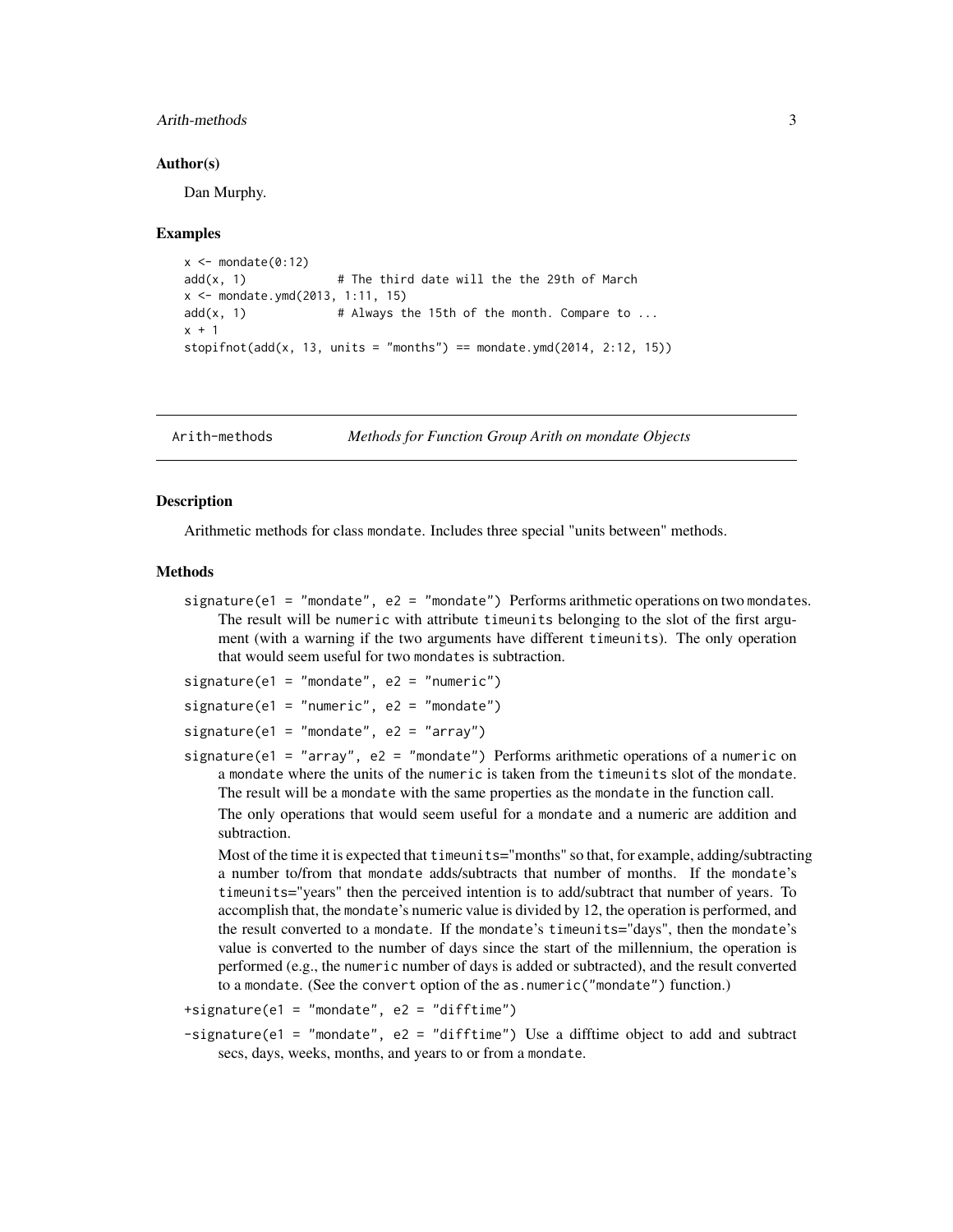- <span id="page-3-0"></span> $-signature(e1 = "mondate", e2 = "mondate")$  Returns a difftime object equal to the signed number of units between  $e1$  and  $e2$ , where "units" = timeunits( $e1$ ), with a warning if  $e1$ and e2 have differing timeunits.
- MonthsBetween(from = "mondate", to = "mondate") Same as abs(from to) in months.
- YearsBetween(from = "mondate", to = "mondate") Same as abs(from to) in years, which is also the number of months between divided by 12.
- DaysBetween(from = "mondate", to = "mondate") Same as abs(from to) in days, which is also the difference between the as.Date representation of from and to.

#### See Also

[Arith](#page-0-0)

```
M <- mondate("1-1-2010") # will display in U.S. date format
M - 1:12 # the 1st of the month for all months in 2009
      # in reverse chronological order; inherits M's displayFormat
x <- mondate(matrix(12 * 1:4, 2, 2)) # 2x2 matrix of 2000-2003 year ends
x
y \le x + 12 # one year later, also a matrix
y
y - x \# 2x2 matrix of 12s, with an attribute ("months")
MonthsBetween(x, y) # same, without the attribute
YearsBetween(x, y)
DaysBetween(x, y)
## Use difftime object to add, subtract secs, days, weeks, months, years
x < - mondate(1) # January 31, 2000
y \leftarrow as.difftime(1, units = "days")x + yx - yyw <- as.difftime(1, units = "weeks")
x + ywx - ywx + as.difftime(1, , 'days")x + as.difftime(86400, , "secs")
x \le mondate.ymd(2012, 2, 29) # leap day
x + as.difftime(1, , "years") # last day of February 2013, not a leap day
x - as.difftime(1, , "months") # not the last day of January
```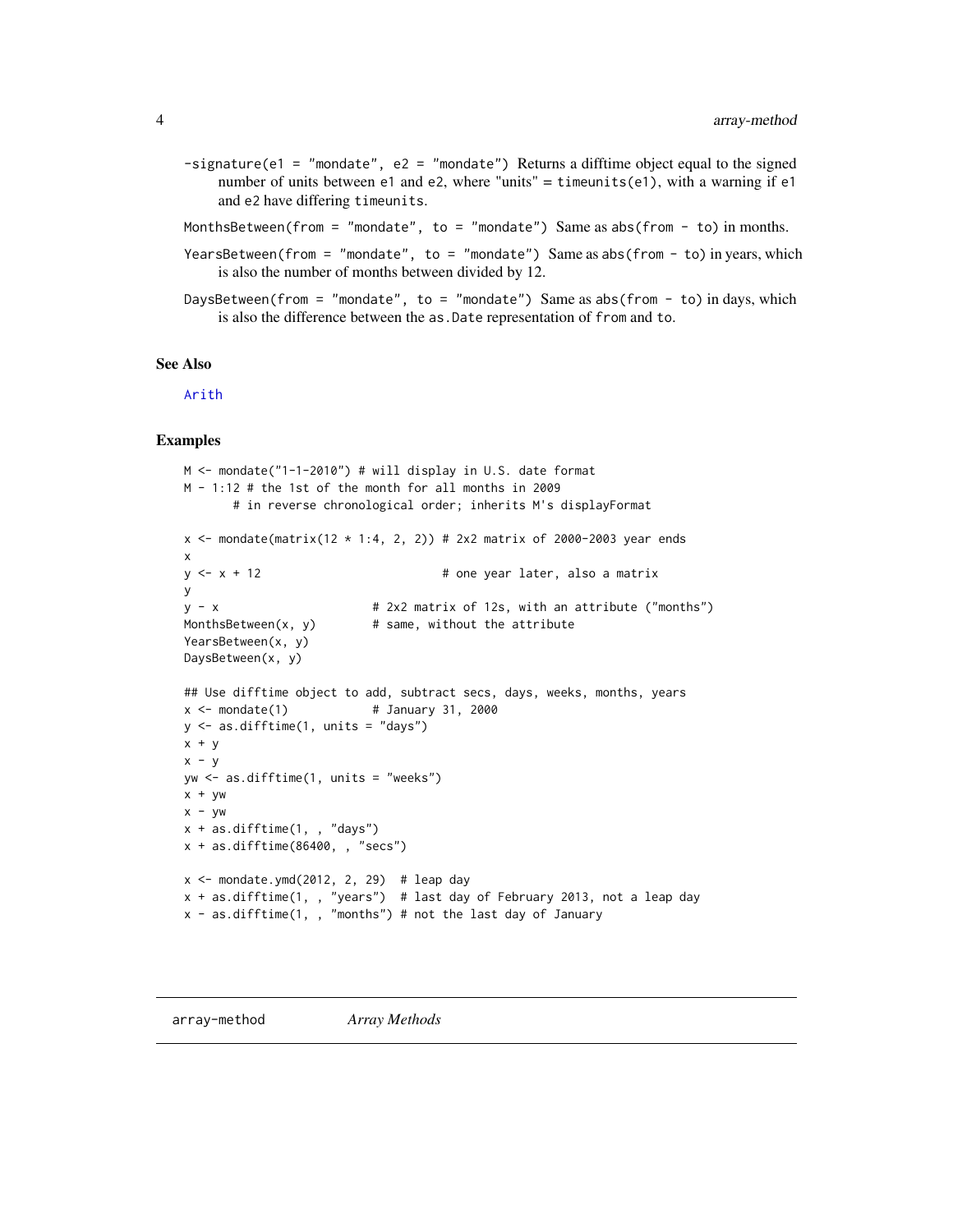<span id="page-4-0"></span>Apply array attributes to a mondate.

#### Methods

array(data = NA, dim = length(data), dimnames = NULL) Shapes mondate data as a matrix. Inherits the mondate's other properties. See [array](#page-3-1) for further details.

#### Examples

```
M < - mondate.mdy(12, 31, 2006:2011, timeunits = "years") # 6 year-ends
array(M, c(2,3))
```
as.data.frame method *Coerce a mondate to a Data Frame*

#### Description

Function to coerce a mondate for containment in a data.frame.

## Usage

```
## S3 method for class 'mondate'
as.data.frame(x, row.names = NULL, optional = FALSE, ...)
```
## Arguments

| X         | a mondate.                                                                                             |
|-----------|--------------------------------------------------------------------------------------------------------|
| row.names | NULL or a character vector giving the row names for the data frame. Missing<br>values are not allowed. |
| optional  | logical. See base:: as.data.frame for details.                                                         |
| .         | optional additional arguments to be passed to or from methods.                                         |

#### Details

Although users would normally call data.frame, the as.data.frame function is the underlying workhorse that enables a mondate to be stored in a data.frame. When array-shaped mondates are stored, the number of rows is retained and if the dimension  $> 2$  it is "flattened" in the usual data. frame sense. The mondate method is fashioned after the as.data.frame.Date method.

## See Also

[data.frame](#page-0-0), [as.data.frame](#page-0-0), [format](#page-0-0)

```
YE <- mondate.mdy(12, 31, 2001:2005)
data.frame(yearend = YE, value = 1000 \times 1.05^{\circ}(1:5)) # 5% annual inflation
```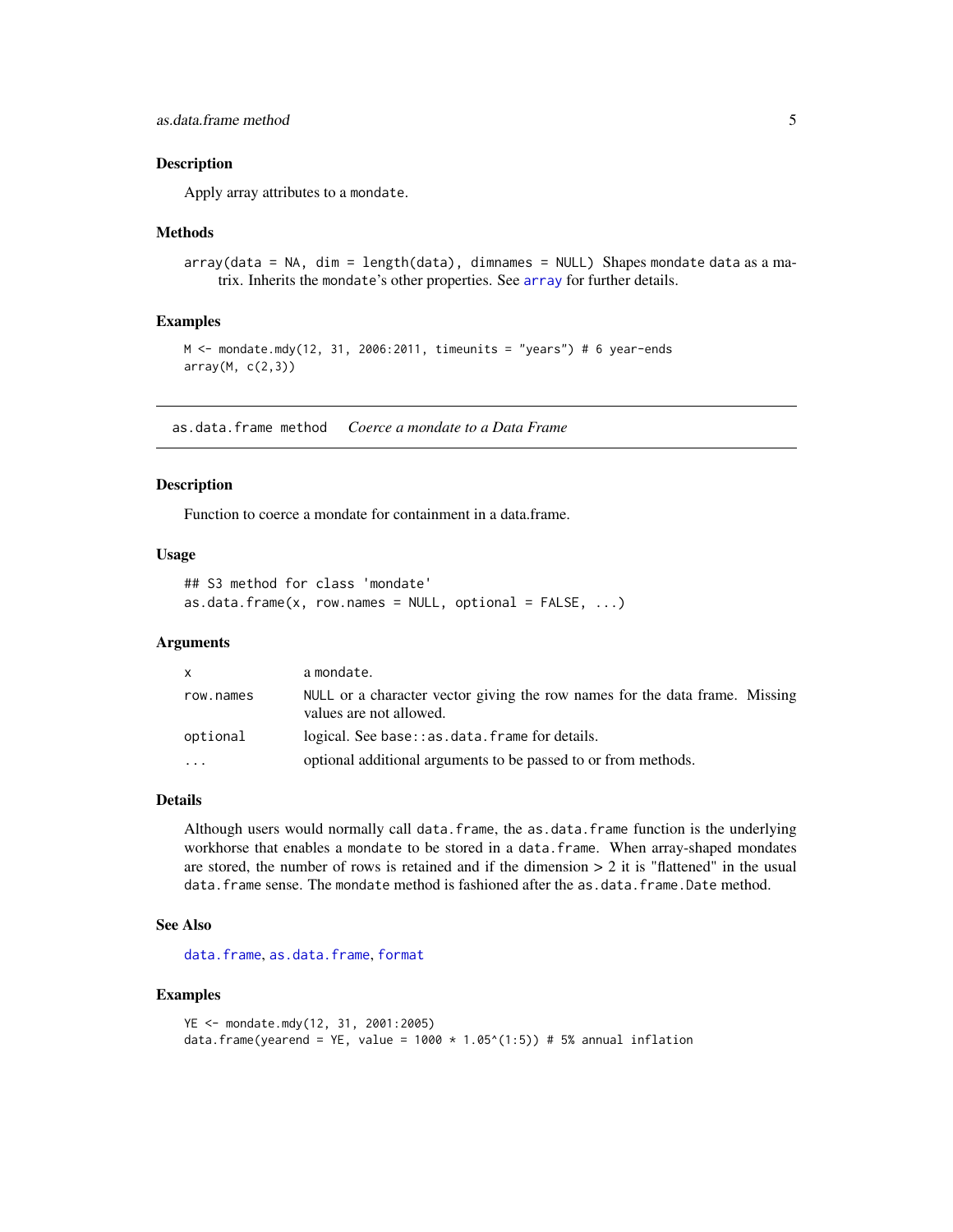<span id="page-5-1"></span><span id="page-5-0"></span>

Expand difftime units to include months and years .

#### Usage

as.difftime(tim, format = "%X", units = "auto")

## Arguments

tim format

units Anything allowed by base:::as.difftime. In addition, can be "months" or "years" in which case tim must be numeric.

## Details

Primarily used to facilitate adding months and years to mondates. See base:::as.difftime.

## Value

See base:::as.difftime.

#### Author(s)

Dan Murphy.

## See Also

Base [as.difftime](#page-5-1)

```
x \leftarrow mondate(0:12)
y <- as.difftime(1, , "months")
x + yx - y
```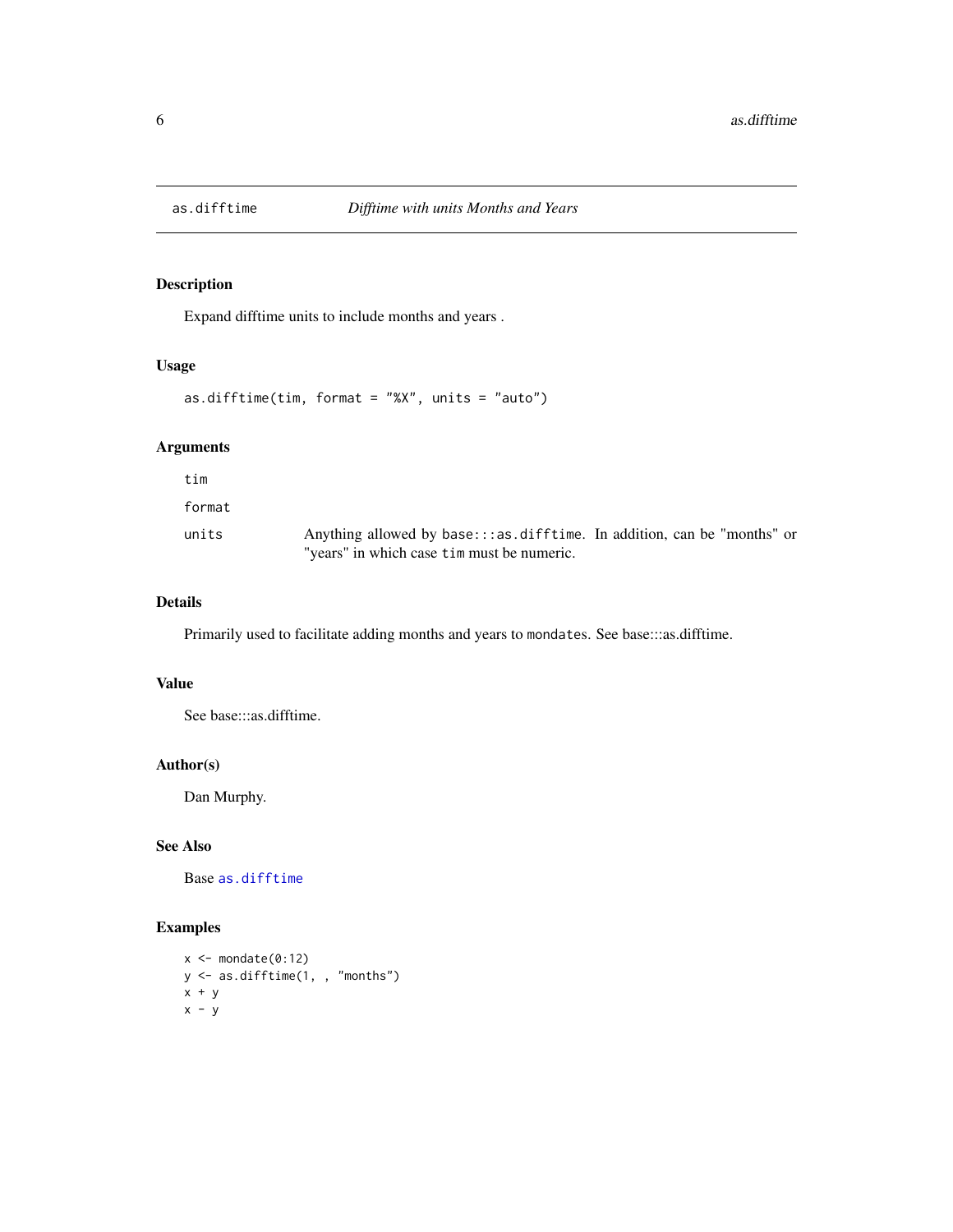<span id="page-6-0"></span>

Function to construct a list from a mondate.

#### Usage

## S3 method for class 'mondate'  $as.list(x, \ldots)$ 

#### Arguments

|          | a mondate.                                                     |
|----------|----------------------------------------------------------------|
| $\cdots$ | optional additional arguments to be passed to or from methods. |

#### Details

Constructs a list from a mondate object. The length of the list equals the length of x. Each sublist contains an individual element of x. This method is most useful when a mondate is the X argument of one of the \*apply functions. See an example of a recommended call to sapply in "Examples" below.

#### Examples

```
YE <- mondate.mdy(12, 31, 2011:2012)
sapply(YE, class) # "mondate" "mondate"
sapply(YE, month) # same as month(YE)
month(YE)
```
as.mondate *As.Mondate Method*

## Description

Coerce an object to class mondate.

## Usage

as.mondate $(x, \ldots)$ 

#### Arguments

| an R object. |  |
|--------------|--|
|--------------|--|

... optional arguments passed to other methods.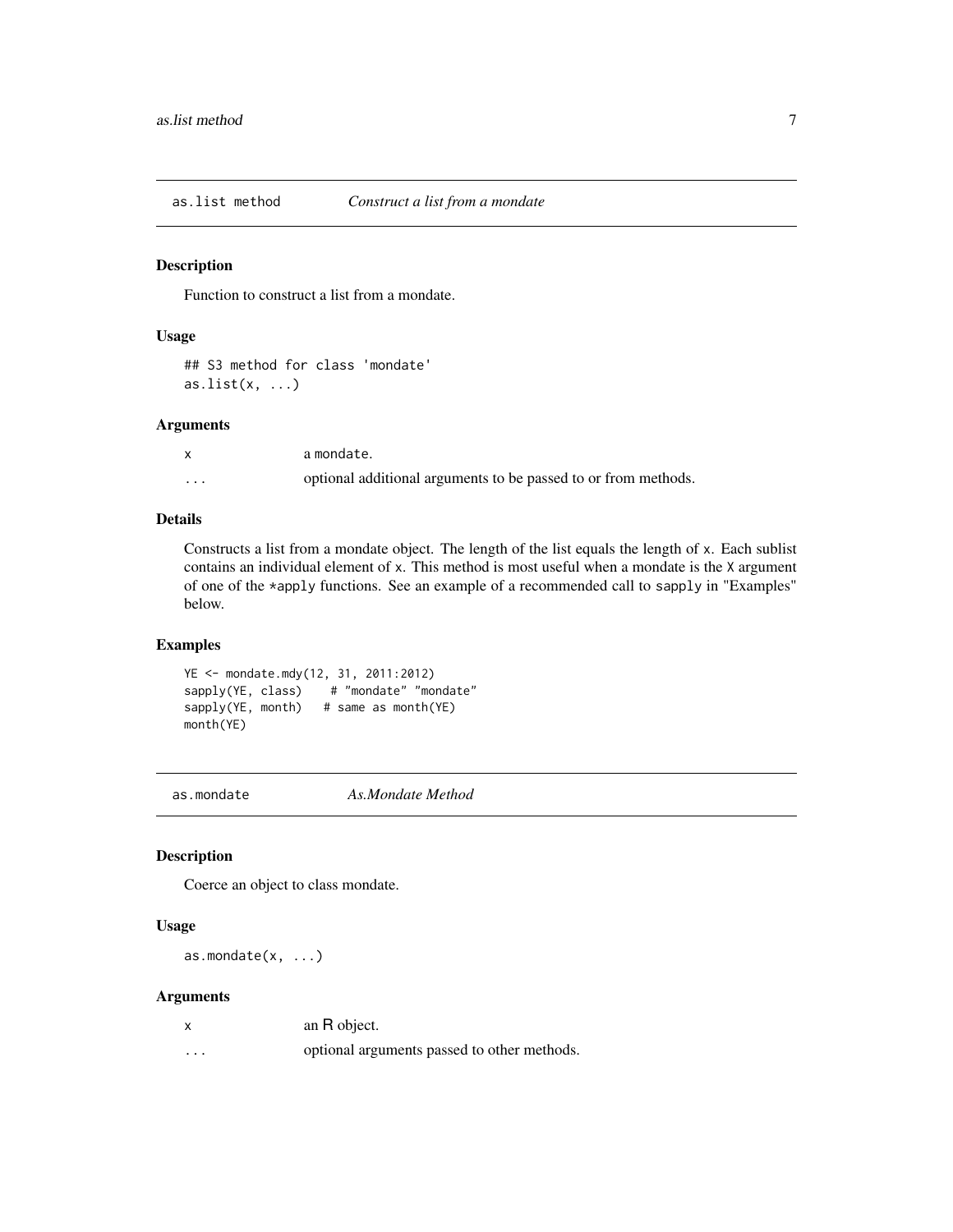## <span id="page-7-0"></span>Details

This is a convenience function that simply calls the appropriate mondate conversion method depending on the class of x.

## Value

A mondate if coersion is successful.

#### Author(s)

Dan Murphy

#### See Also

[mondate-methods](#page-21-1)

## Examples

y <- as.Date("2012-12-31") as.mondate(y)

Coersion-from-mondate methods

*Coersion Methods for Mondates*

## Description

Methods to coerce a mondate to other R objects. Currently that includes numbers, characters, and three classes of dates.

#### Usage

```
## S3 method for class 'mondate'
as.character(x, format, ...)
## S3 method for class 'mondate'
as. Date(x, ...)## S3 method for class 'mondate'
as.POSIXct(x, ...)## S3 method for class 'mondate'
as.POSIXlt(x, ...)## S4 method for signature 'mondate'
as.numeric(x, convert = FALSE, stripdim = FALSE,timeunits = c("months", "years", "days"),
               ...)
```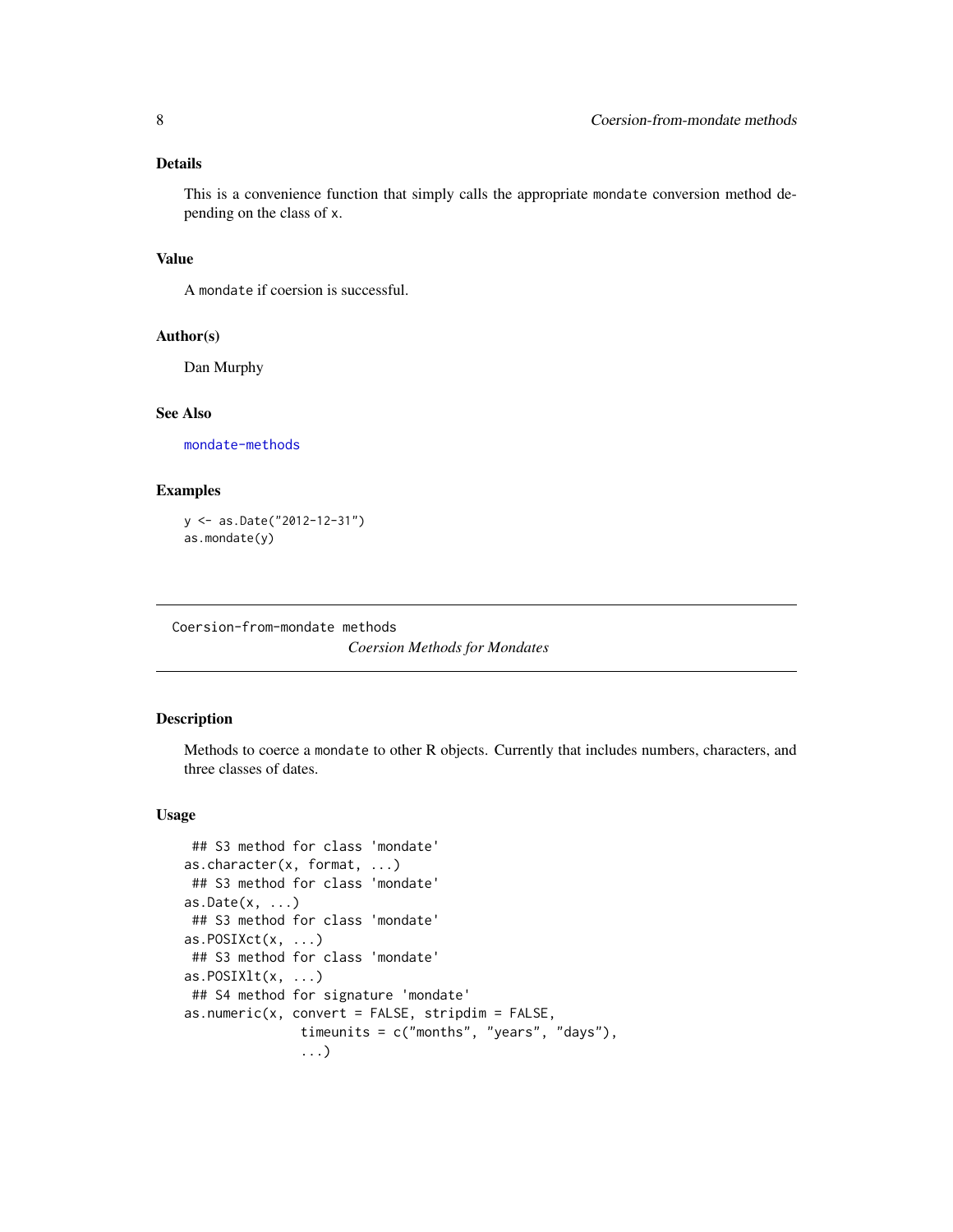#### **Arguments**

| x         | a mondate                                       |
|-----------|-------------------------------------------------|
| format    | the format to give the Date representation of x |
|           | arguments passed to and from other methods      |
| convert   | See Methods                                     |
| stripdim  | See Methods                                     |
| timeunits | See Methods                                     |

#### Methods

as.character( $x = '$  mondate", format, ...) Coerce mondate to class character. Uses the format function.

format If missing the value is drawn from the displayFormat property of x.

... arguments passed to other methods (e.g., format).

- as.numeric(x = "mondate", convert=FALSE, stripdim=FALSE, timeunits=c("months", "years", "days"), ...) Coerce mondate to class numeric.
	- convert: FALSE (the default) is equivalent to getDataPart. If TRUE the result will be converted to the number of years since the beginning of the millennium if timeunits="years"; to the number of days since the beginning of the millennium if timeunits="days". Also in the case that convert=TRUE the numeric returned will have "timeunits" as an attribute.
	- stripdim: FALSE (the default) retains the array attributes dim and dimnames. If TRUE the dimension attributes are stripped, which is the default behavior of base: : as.numeric.

timeunits If missing the value is drawn from the property of the mondate.

- $as.Date(x = "mondate")$  Coerce mondate to class Date
- as.POSIXlt(x = "mondate") Coerce mondate to class POSIXlt

 $as.POSIXct(x = "mondate")$  Coerce mondate to class POSIXct

```
(b<-mondate(1)) # end of first month of current millennium
as.numeric(b) # 1
as.character(b) # December 31, 2000 in date format of locale
as.character(b, format="%b-%Y") # "Dec-2000"
as.numeric(b, convert=TRUE, timeunits="years") # converts to 1/12 "years"
(b<-mondate(1, timeunits="days")) # end of first day of millennium
as.numeric(b) # 1/31
as.numeric(b, convert=TRUE) # 1 (with a "days" attribute)
as.Date(b) \qquad # displays as "2000-01-31"
as.POSIXct(b) # displays as "2000-01-31 UTC"
weekdays(as.POSIXct(b)) # January 31, 2000 was a "Saturday" (in English)
as.POSIXIt(b)$hour \# zero, as are ...$min and ...$sec
```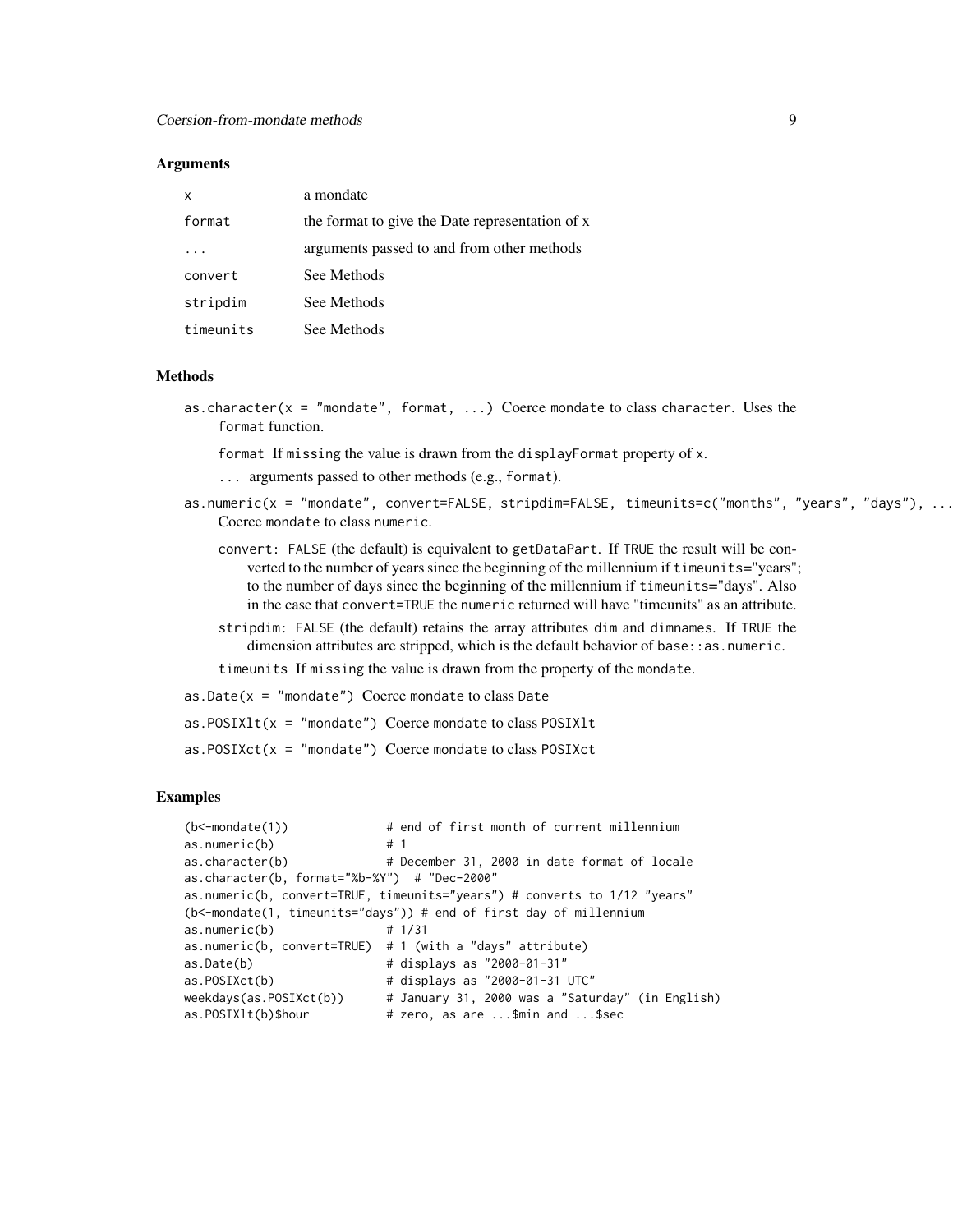<span id="page-9-0"></span>Combining-methods *Methods for Combining Mondates*

#### Description

Methods to combine mondates.

## Usage

```
cbindmondate(..., deparse.level = 1)rbindmondate(..., deparse.level = 1)## S3 method for class 'mondate'
rep(x, \ldots)## S4 method for signature 'mondate'
c(x, \ldots, recursive = FALSE)
```
## **Arguments**

| $\mathsf{x}$ | a mondate                                  |
|--------------|--------------------------------------------|
|              | deparse.level see base::cbind              |
| recursive    | see base: c                                |
|              | arguments passed to and from other methods |

## Details

The package calls setGeneric("c-rbind").

## Value

c-rbindmondate(...)

The cbindmondate and rbindmondate functions are similar to the base cbind and rbind functions, respectively, to combine the arguments. If all arguments are mondates then the result is converted to a mondate with displayFormat and timeunits properties equal to those of the first argument in .... If not all arguments are mondates then the result is a data.frame by virtue of the call cbind.data.frame(...).

A mondate (or a data.frame from c-rbindmondate when . . . holds non-mondate arguments). For c and rep, a vector.

#### Methods

- $c(x = "mondate", ...)$  Combine mondates into a vector. ... any R object(s) that can be coerced to a mondate. The behavior mimics that of the base function. The result will be a mondate with properties equal to those of x.
- rep( $x = "mondate", \ldots$ ) Replicates a mondate. The behavior mimics that of the base function. See [rep](#page-0-0) for further details. The result will be a mondate with properties equal to those of x.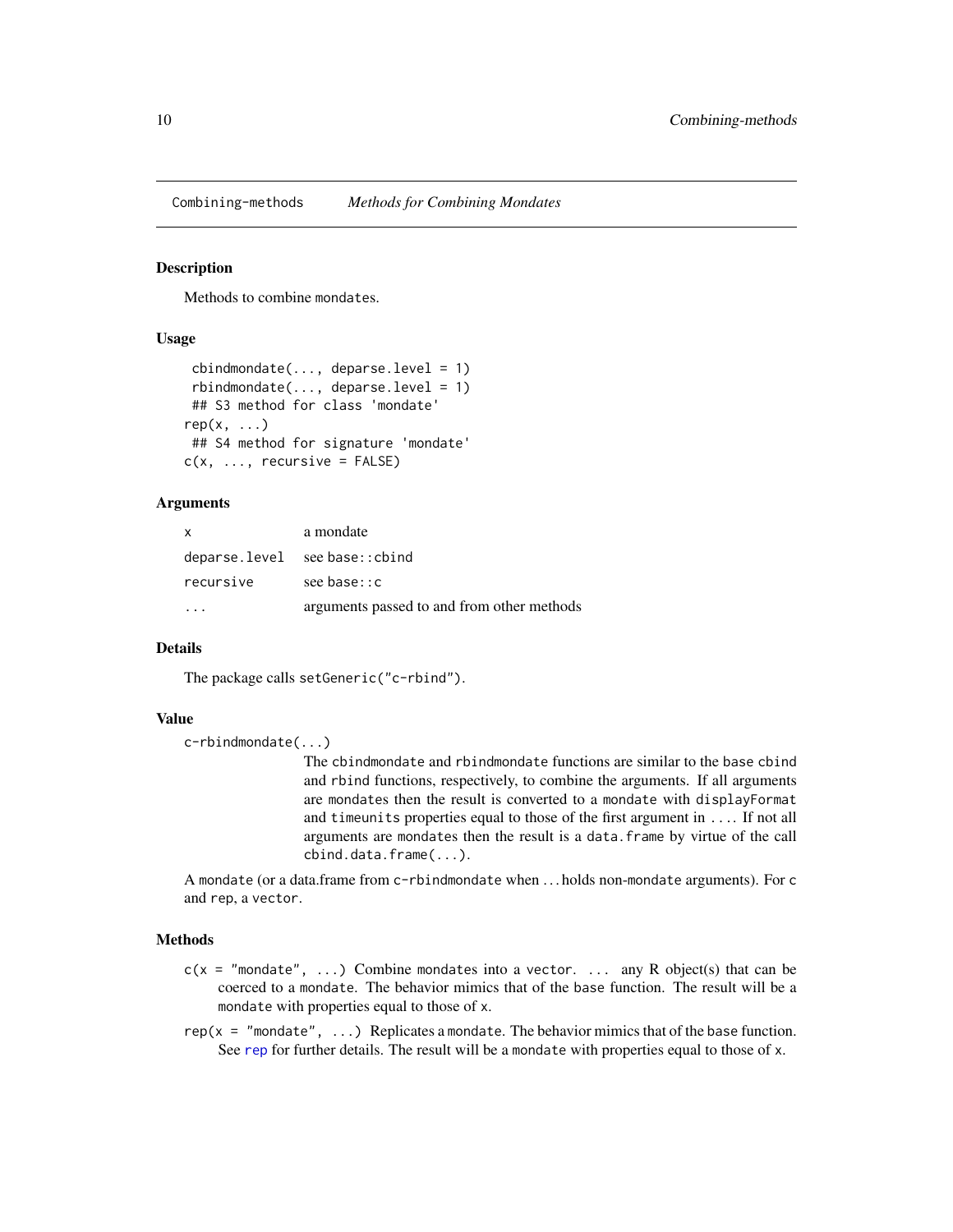## <span id="page-10-0"></span>Compare-methods 11

#### Examples

```
x \le mondate(1:6) # first 6 month-ends of the year 2000
c(x,x+6) # all month-ends of 2000
c(\theta, x) # result is "numeric", as determined by the first argument
M<-mondate.ymd(2001:2005,12,31) # 5 year-ends
names(M)<-LETTERS[1:5]
cbindmondate(M) # as a 5x1 matrix
rbindmondate(M,M)
begin_date <- M-12
cbindmondate(begin_date,end_date=M) # 5 pairs of year boundary-dates. Columns
                          # are "automatically" named in the default case
                          # (all mondates with timeunits="months").
dayt <- as.Date("2010-6-30")
cbindmondate(x,mondate(dayt)) # column names show as 'x' and blank
cbindmondate(x=x,DateColumn=mondate("2010-6-30")) # both columns are named
rep(mondate("2010-2-14"), 3)
(M<-seq(from=mondate("1/1/2010"),length=2)) # Jan. and Feb. 1st
rep(M,3) # three pairsrep(M,each=3) # three Jan.'s, three Feb.'s
```
Compare-methods *Comparison Methods*

## Description

Methods for the Compare group of functions.

## **Methods**

signature(e1 = "mondate", e2 = "mondate") compares two mondates. The usual recycling rules apply to the shorter of the two mondates. The result will be logical. The usual rules apply as to the shape of the result.

#### See Also

**[Compare](#page-0-0)** 

```
A<-mondate.ymd(2001:2003,12,31) # three year ends
B<-mondate.ymd(2001:2003, 6,30) # three mid-years
B<A # c(TRUE, TRUE, TRUE)
```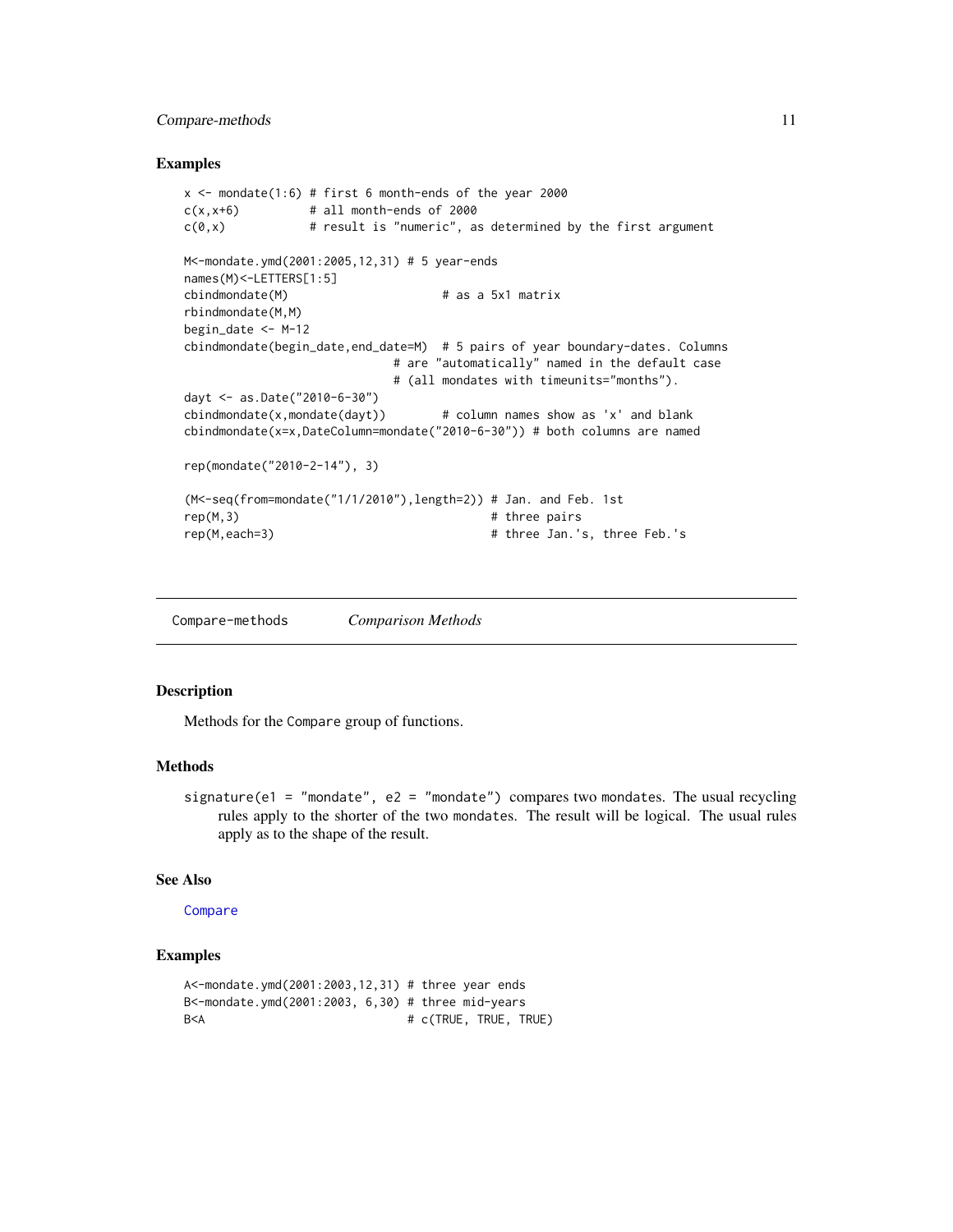<span id="page-11-1"></span><span id="page-11-0"></span>

Method for cut applied to mondate objects.

#### Usage

```
## S3 method for class 'mondate'
cut(x, breaks, labels = NULL,
     include.lowest = TRUE, right = TRUE,
     start.on.monday = TRUE, attr.breaks = FALSE, ...)
```
## Arguments

| $\mathsf{x}$    | a mondate                                                                                                                                                                                                                                                            |  |
|-----------------|----------------------------------------------------------------------------------------------------------------------------------------------------------------------------------------------------------------------------------------------------------------------|--|
| breaks          | a vector of cut points or number giving the number of intervals which x is to be<br>cut into or an interval specification, one of "day", "week", "month", "quarter"<br>or "year", optionally preceded by an integer and a space, or followed by "s"<br>(pluralized). |  |
| labels          | labels for the levels of the resulting category. By default, labels are constructed<br>from the right-hand end of the intervals (which are included for the default value<br>of right). If labels = FALSE, simple integer codes are returned instead of a<br>factor. |  |
|                 | include. lowest logical, indicating if an $x[i]$ equal to the lowest (or highest, for right = FALSE)<br>'breaks' value should be included.                                                                                                                           |  |
| right           | logical, indicating if the intervals should be closed on the right (and open on the<br>left) or vice versa.                                                                                                                                                          |  |
| start.on.monday |                                                                                                                                                                                                                                                                      |  |
|                 | logical. If breaks = "weeks", should the week start on Mondays or Sundays?                                                                                                                                                                                           |  |
| attr.breaks     | logical. If TRUE the result has a "breaks" attribute which is a mondate whose<br>pairwise values determine a covering of x. Most helpful when breaks = "days",<br>"weeks", "months", "quarters", or "years".                                                         |  |
| .               | optional arguments passed to or from other methods.                                                                                                                                                                                                                  |  |

## Details

Convert a mondate to a factor where, in the "end-of-business-day" spirit of mondate, the levels are labeled by the last day in the period. If right = FALSE the levels are labeled by the first day in the period.

For numeric breaks – which case also includes mondates – the method calls cut.default and the intervals encoded in the levels are converted to date format using mondate logic. In the spirit of mondate, the default right = TRUE ensures that the intervals are left-open/right-closed. The default include. lowest = TRUE ensures that  $min(x)$  is included in the first interval.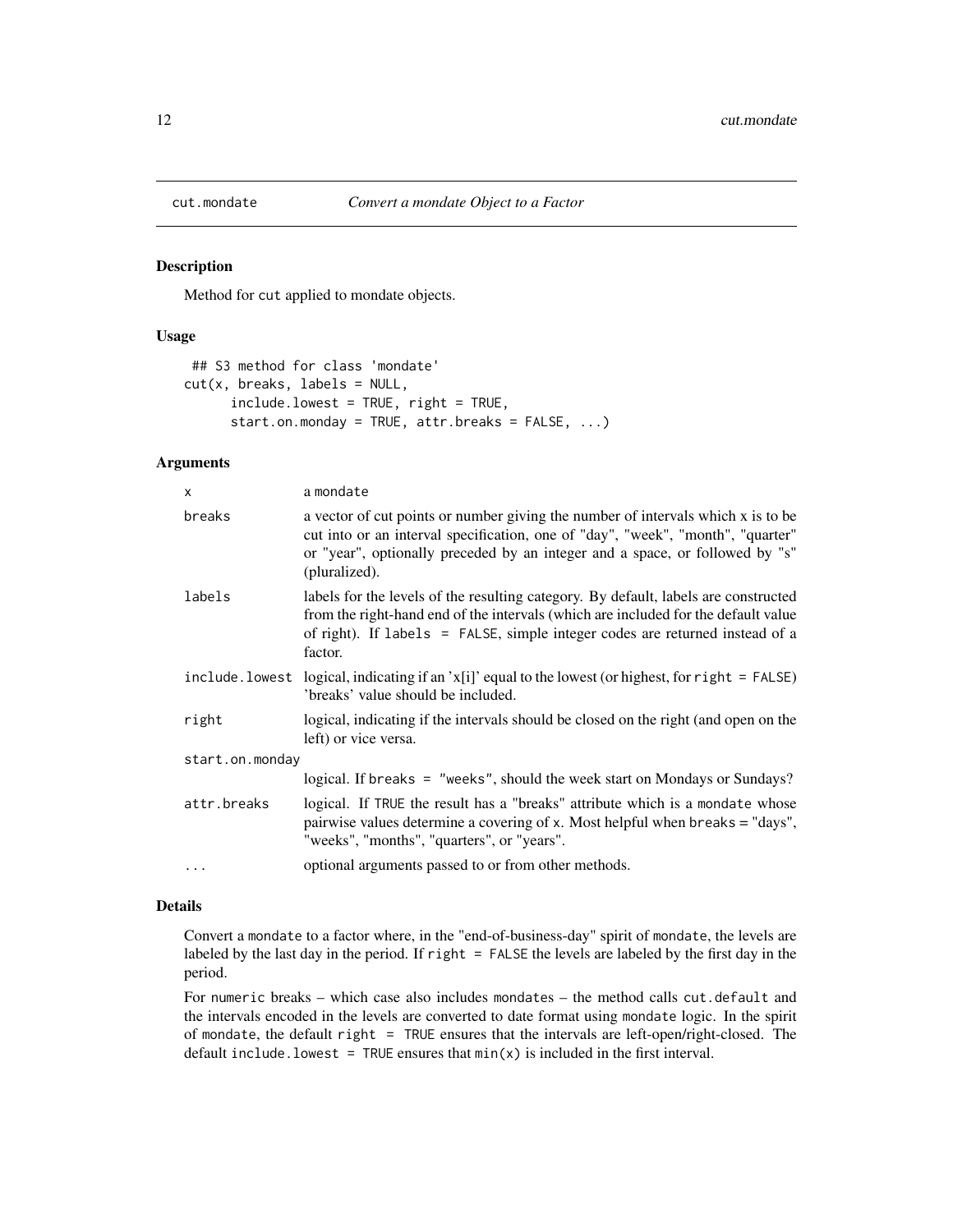#### <span id="page-12-0"></span>cut.mondate 13

For breaks = "days" or "weeks", the method calls  $cut(as.Date(x))$ . For breaks = "months", "quarters", and "years", numeric breaks are determined from the range of x.

If breaks is preceded by an integer, call it step, then the period of the first level is determined by  $min(x)$  and subsequent "day", "week", "month", "quarter", and "year" periods are determined sequentially per  $seq(min(x), max(x), by = step)$ .

When  $attr.breaks = TRUE$ , the result will have a "breaks" attribute (attr(., "breaks")) which pairwise "cover" x. Such "breaks" are suitable be use by 'hist', for example.

In all cases, the formats of the dates representing the levels are inherited from displayFormat $(x)$ . Accordingly, if such resulting potential levels would be non-unique, cut.mondate resorts to the fall-back scheme of cut.default, i.e., "labels such as "Range3" will be used."

#### Value

A factor is returned, unless labels = FALSE which returns the integer level codes.

#### Author(s)

Dan Murphy. Many thanks to the R-development team for cut and cut.Date.

#### See Also

[cut](#page-11-1) and [cut.Date](#page-0-0)

```
x \le - mondate(0:12)
cut(x, breaks = 4)cut(x, \text{ mondate.ymd}(1999) + c(0, 3, 6, 9, 12)) # same as above
# days
x <- mondate.ymd(2013, 1, 1:7)
cut(x, breaks = "days")# weeks
x \le mondate.ymd(2013, 1, 1:31) # days in January 2013
cut(x, \text{ breaks} = "weeks") # labeled by the first 5 Sundays of 2013
cut(x, \text{ breaks} = "2 \text{ weeks"}) # labeled by 2nd, 4th, and 6th Sundays of 2013
# months
x <- mondate.ymd(2013, 1:12, 15) # 15th day of each month in 2013
cut(x, breaks = "months") # labeled by last day of the month
cut(x, \text{ breaks} = "months", \text{ right} = FALSE) # labeled by first day of the monthcut(x, breaks = "2 months") # labeled by last day of the month
x1 \le - mondate.ymd(2008, 6)
x2 <- mondate.ymd(2008:2011, 6)
cx1 \leftarrow cut(x1, "month", right = FALSE)cx2 \leq -\text{cut}(x2, \text{ "month", right = FALSE)}stopifnot(levels(cx1)[cx1] == levels(cx2)[cx2[1]])
# quarters
x <- mondate.ymd(2013, 1:12, 15) # 15th day of each month in 2013
```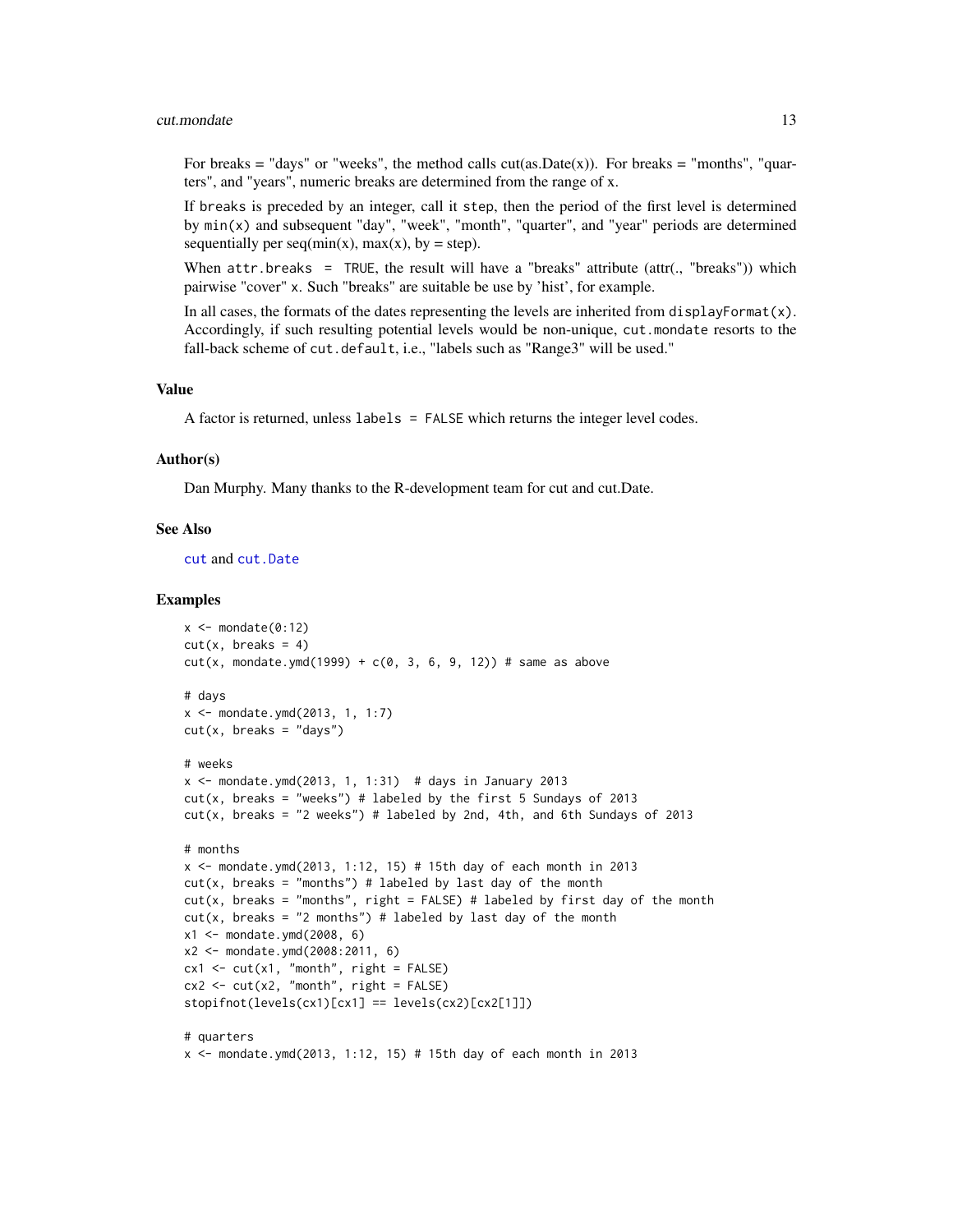```
cut(x, "quarters") # labeled by last day of the quarter
cut(x, "quarters", right = FALSE) # labeled by first day of the quartercut(x, "2 quarters")
cut(x, "2 quarters", right = FALSE) # labeled by first day of the quarter# years
m <- mondate(0:12)
cut(m, "years") # labeled by last day of the year
cut(m, "years", right = FALSE) # labeled by last day of the year
displayFormat(m) <- "%Y"<br>cut(m, "years")
                 \# labeled by just the year
x <- mondate.ymd(2008:2013, 6)
cut(x, "years") # 6 levels labeled by last day of the year
cut(x, "years", right = FALSE) # 6 levels labeled by first day of the year
cut(x, "3 years") # 2 levels
cut(x, "3 years", right = FALSE) # 2 levels
x1 <- mondate.ymd(2008, 12)
x2 <- mondate.ymd(2008:2011, 12)
cx1 \leftarrow cut(x1, "year", right = FALSE)cx2 \leq -\text{cut}(x2, "year", right = FALSE)stopifnot(levels(cx1)[cx1] == levels(cx2)[cx2[1]])
```
diff.mondate *'diff ' for package mondate*

#### Description

Returns suitably lagged and iterated differences of an object of class mondate.

#### Usage

```
## S3 method for class 'mondate'
diff(x, lag = 1L, differences = 1L, \dots)
```
#### Arguments

| X                       | a mondate vector or matrix containing the values to be differenced. |
|-------------------------|---------------------------------------------------------------------|
| lag                     | an integer indicating which lag to use.                             |
| differences             | an integer indicating the order of the difference.                  |
| $\cdot$ $\cdot$ $\cdot$ | further arguments to be passed to or from methods.                  |

## Details

See the diff function in base.

<span id="page-13-0"></span>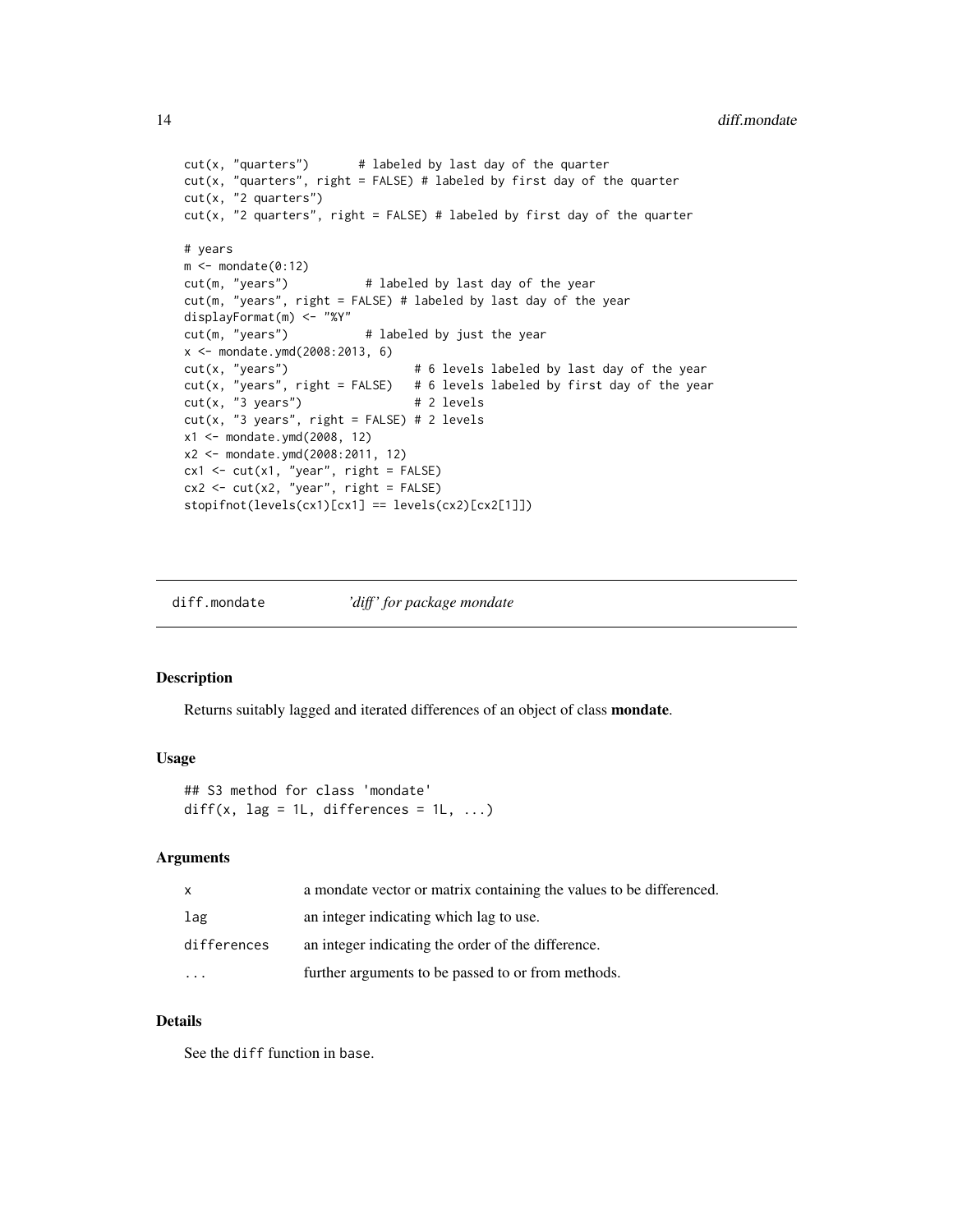## <span id="page-14-0"></span>difftime-class 15

## Value

If  $x$  is a vector of length n and differences = 1, then the computed result is equal to the successive differences  $x[(1+lag):n] - x[1:(n-lag)].$ 

If difference is larger than one this algorithm is applied recursively to x. Note that the returned value is a vector which is shorter than x.

If  $x$  is a matrix then the difference operations are carried out on each column separately.

#### Author(s)

Dan Murphy

#### See Also

[diff](#page-0-0)

#### Examples

```
evalDate<-mondate(c(12+12*1:10)) # year ends 2001, ..., 2010
diff(evalDate) # vector of length 9 holding the number 12,
                              # with "timeunits" attribute = "months"
```
difftime-class *Class "difftime"*

#### Description

Register old-style (a.k.a. 'S3') class as a formally defined class.

## Author(s)

Dan Murphy

displayFormat-methods *Methods to Access 'displayFormat' Property*

#### Description

Methods to get and set the displayFormat value of a mondate.

## Usage

```
## S4 method for signature 'mondate'
displayFormat(x)
## S4 method for signature 'ANY'
displayFormat(x)
## S4 replacement method for signature 'mondate'
displayFormat(x)<-value
```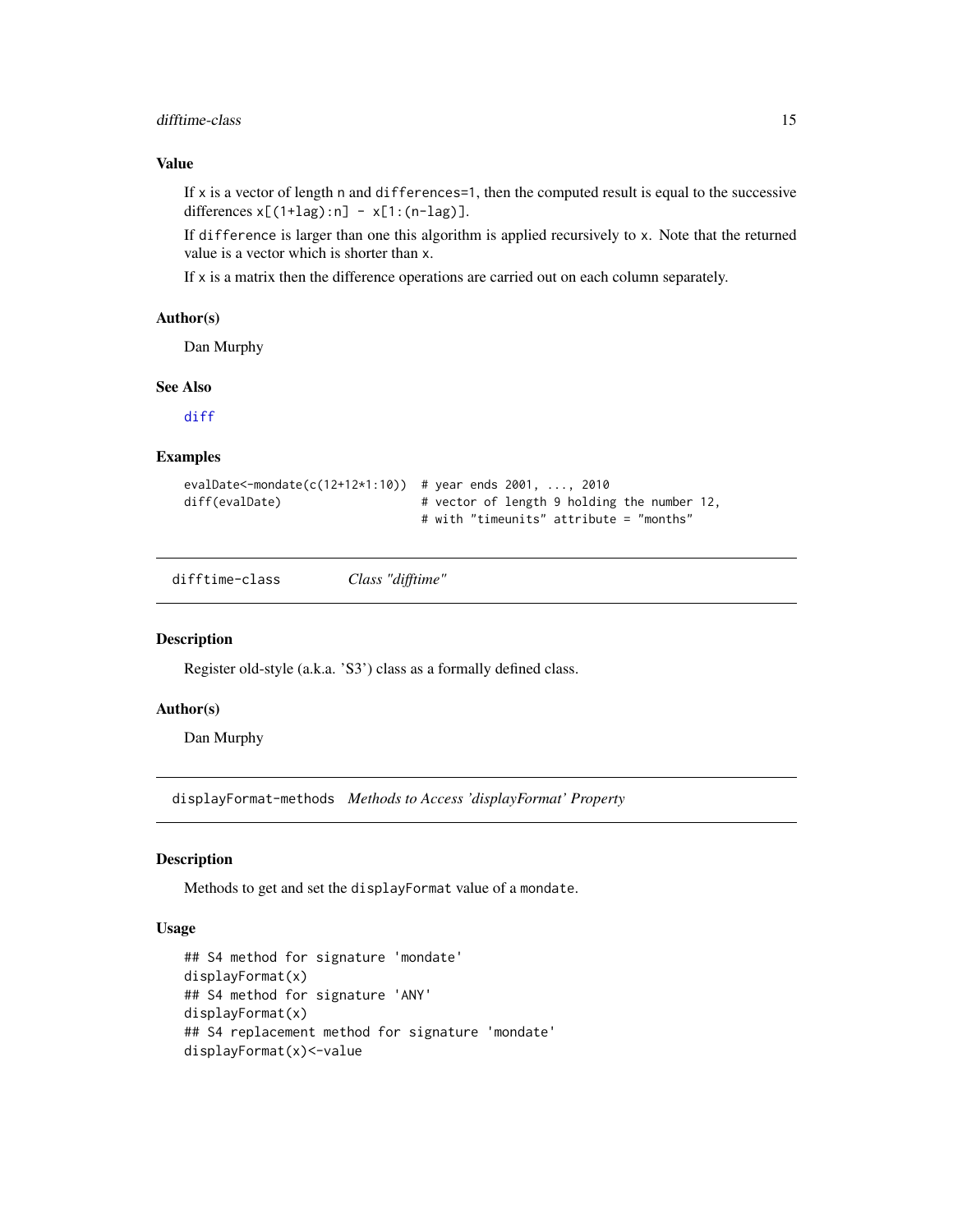## <span id="page-15-0"></span>Arguments

| X     | a mondate.                                                                                                                      |
|-------|---------------------------------------------------------------------------------------------------------------------------------|
| value | For the "get" method, a character string indicating the date format with which<br>to display the mondate. Choices are currently |
|       | 1. "%m/%d/%Y"                                                                                                                   |
|       | 2. "%m-%d-%Y"                                                                                                                   |
|       | 3. "%Y-%m-%d"                                                                                                                   |
|       | 4. "% $Y/\%$ m/%d"                                                                                                              |
|       | If $x$ is not a mondate, the "get" value returned is NULL.                                                                      |

## Note

The mondateDisplayFormat versions have been deprecated.

## Examples

| x<-mondate("2010-6-30")           | # The middle of 2010             |
|-----------------------------------|----------------------------------|
| displayFormat(x)                  | # "%Y-%m-%d"                     |
| $displayFormat(x) < -$ "%m/%d/%Y" |                                  |
| X                                 | $# x$ now displays as 06/30/2010 |

```
format.mondate Format a mondate
```
## Description

Function to format a mondate into its character representation according to the displayFormat property.

## Usage

```
## S3 method for class 'mondate'
format(x, \ldots)
```
## Arguments

|          | a mondate.                                         |
|----------|----------------------------------------------------|
| $\cdots$ | further arguments passed to or from other methods. |

## Details

For more details see [format](#page-0-0) and especially [strptime](#page-0-0).

## Value

character representation of the mondate.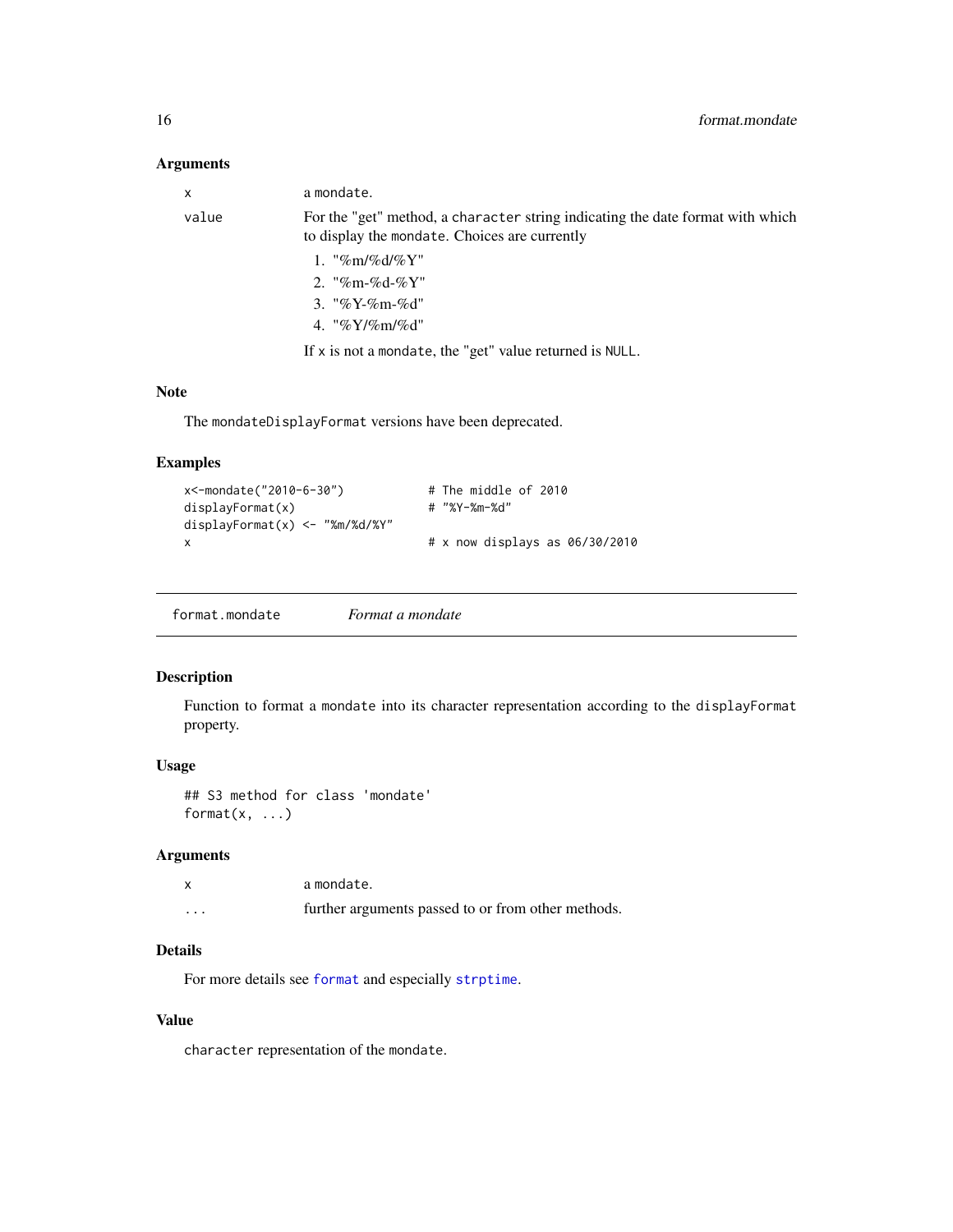## <span id="page-16-0"></span>funcNULL-class 17

## See Also

[strptime](#page-0-0).

## Examples

```
(b<-mondate(1)) # end of first month of millennium
format(b) \# "01/31/2000" -- with quotes -- in the U.S. locale
format(b, format="%Y-%m-%d") # "2000-12-31"
```
funcNULL-class *Class "funcNULL"*

## Description

A class representing a function for special mondate formatting if necessary or NULL if not.

#### Author(s)

Dan Murphy

matrix-methods *Matrix Methods for Mondate's*

## <span id="page-16-1"></span>Description

Apply matrix attributes to a mondate.

## Methods

matrix(data = NA, nrow = 1, ncol = 1, byrow = FALSE, dimnames = NULL) Shapes mondate data as a matrix. Inherits the mondate's other properties. See [matrix](#page-16-1) for further details.

```
m <- mondate.mdy(12, 31, 2001:2006) # 6 year-ends
matrix(m) # a one-column matrixmatrix(m, 2, byrow=TRUE) # a two-row matrix stored in row-order
```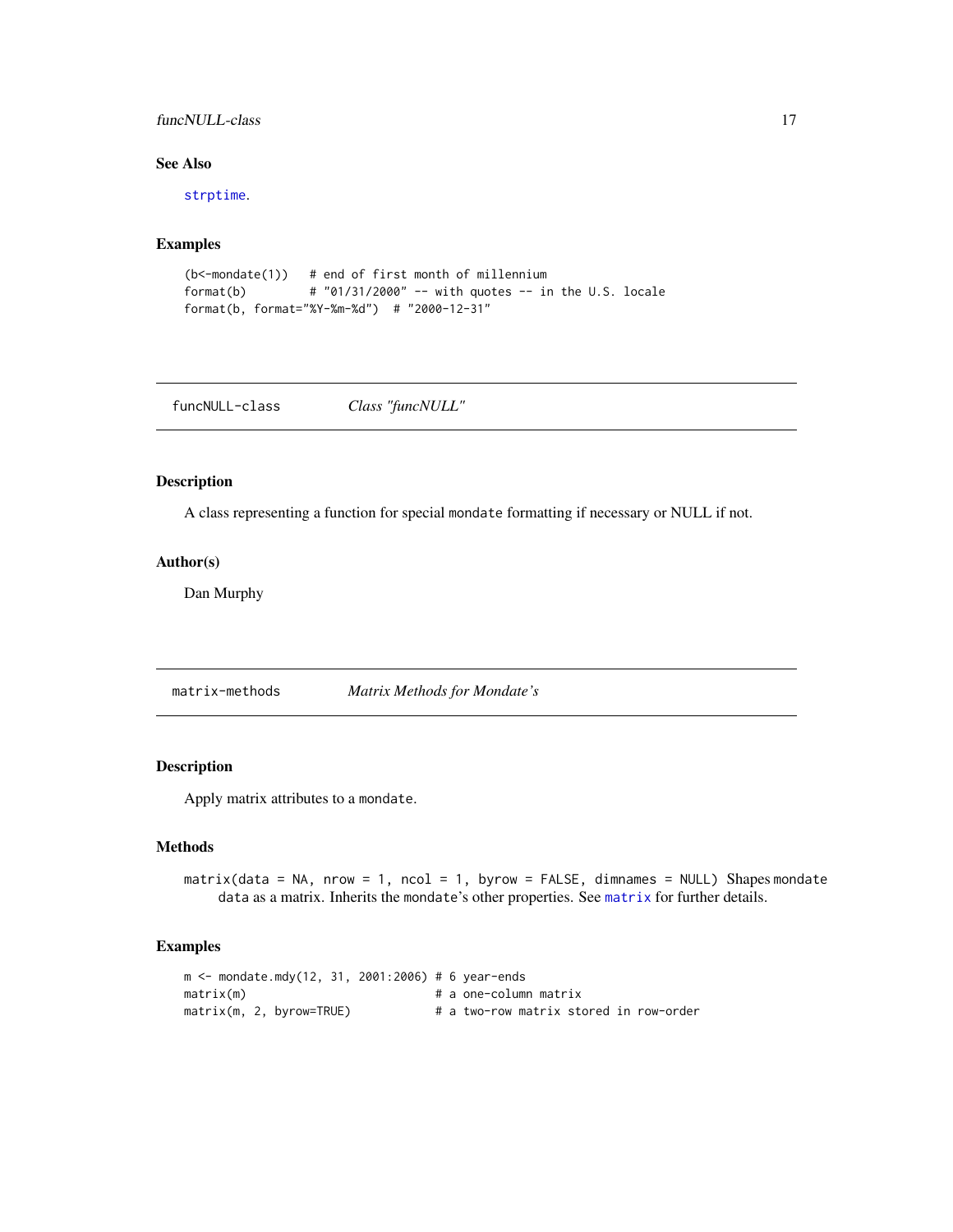<span id="page-17-0"></span>Miscellaneous-methods *Miscellaneous Methods for mondate's*

#### Description

Miscellaneous mondate methods.

#### Usage

```
## S3 method for class 'mondate'
mean(x, trim = 0, na.rm = FALSE, ...)
## S3 method for class 'mondate'
unique(x, \ldots)## S3 method for class 'mondate'
quarters(x, abbreviate)
```
#### Arguments

| $\mathsf{x}$ | a mondate                                  |
|--------------|--------------------------------------------|
| trim         | see base::mean                             |
| na.rm        | see base::mean                             |
| abbreviate   | logical. Should the names be abbreviated?  |
|              | arguments passed to and from other methods |

#### Methods

- mean( $x = "mondate", \ldots)$  Calculate the mean date of mondates. Arguments trim and na.rm have the usual meaning (see base: : mean).
- $pmean(... = "mondate")$  Calculate the "parallel" mean date of mondates. Arguments in ... must all be mondates. Result will be a mondate with properties equal to those of the first mondate in ....
- unique( $x =$  "mondate", ...) Returns a mondate but with duplicate elements/rows removed. For an explanation of the arguments in ..., see base: : unique.
- quarters( $x =$  "mondate", abbreviate) Returns a character vector of "Q1" to "Q4". See [quarters](#page-0-0).

```
(M<-mondate.mdy(12,31,2001:2003))
mean(M) # the middle value, Dec. 31, 2002
(M<-c(M,mondate.mdy(12,31,2004))) # tack on another yearend
mean(M) # mid-year 2003
mean(M, 12) # 12 is coerced to Dec. 31, 2000, so the
                           # mean is again Dec. 31, 2002
x \le mondate.ymd(2001:2005,12) # five year ends
```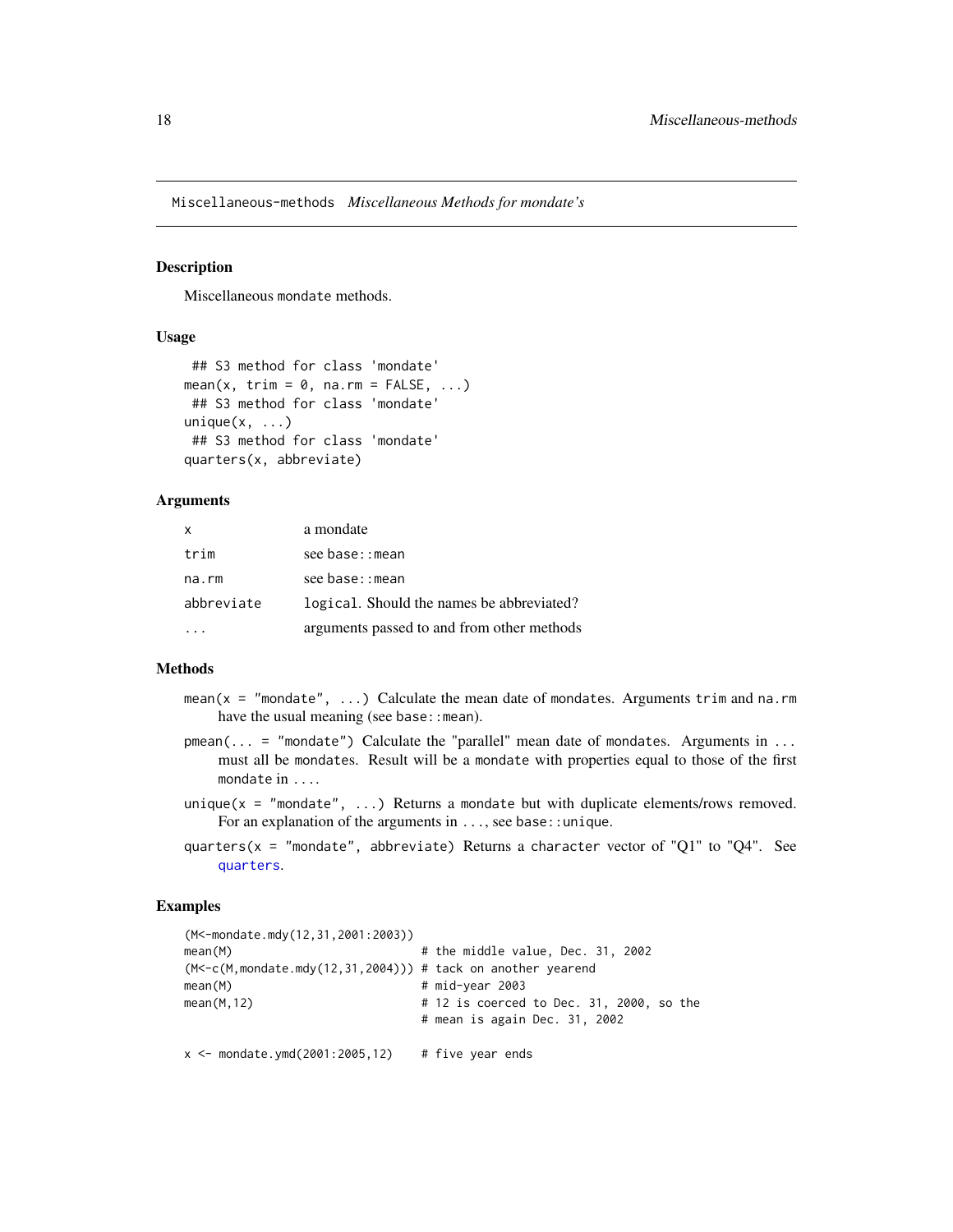#### <span id="page-18-0"></span>mondate-class 19

```
y \le -x-12 # one year earlier
pmean(x,y) # 2001-06-30 ... 2005-06-30unique(M,M) # just M
(M<-matrix(M,nrow=2)) # now a matrix
rbind(M,M) # 2 M's, stackedunique(rbind(M,M)) \qquad # M again, still a matrix
m < - mondate.ymd(2013, 1:12) # end of the months of 2013
quarters(m)
```
mondate-class *Class "mondate"*

#### Description

A mondate represents a date as a numeric equalling the number of months since the beginning of the current millennium (the "mondate epoch"). Somewhat arbitrarily, and at the risk of reopening a decade-old debate, "the beginning of the current millennium" is defined as the instant between December 31, 1999 and January 1, 2000.

The need for a "mondate" class arises in the area of actuarial analysis, and other areas of financial modeling that need to reconcile to a company's book of accounts. Its motivation is based on the following presumptions:

- 1. Business accounting-wise, the closing of the books for a month, quarter, and year are the important milestones for measuring time.
- 2. For accountants and actuaries it is usually not important to measure events on an hourly basis.
- 3. All events that occur during a business day, up to and including the closing of the books for a day, are all "accounted for" as having occurred "at the same time."

To appreciate the difficulty in measuring the passage of time in days, note that there are typically three fewer days in the first half of the year (January 1 through June 30) than there are in the second half. Yet accountants will say that on June 30th the year is half over. For another example, note that – with the exception of July/August and December/January – the same days of the month for two consecutive months are not one "month" apart if measured in days because, with those exceptions, consecutive months contain differing numbers of days, so which of the two months do you choose as the yardstick? Since changes in accounts over the course of a month, quarter and year are the amounts by which financial results are measured, it is important to be able to measure the passage of time where a year is comprised of twelve months of equal "accounting weight."

That gives rise to a date as measured in months, coined "mondate".

A mondate is simply a real number whose fractional part represents the fraction of the month as of the end of the day. E.g., the fractional part of January 1st  $= 1/31$ ; the fractional part of February 1st = 1/28 or 1/29, depending on the year. A mondate which is a whole number (i.e., no fractional part) corresponds to a month that is fully completed, whose subsequent month has not yet begun; i.e., the instant in time between one month and the next.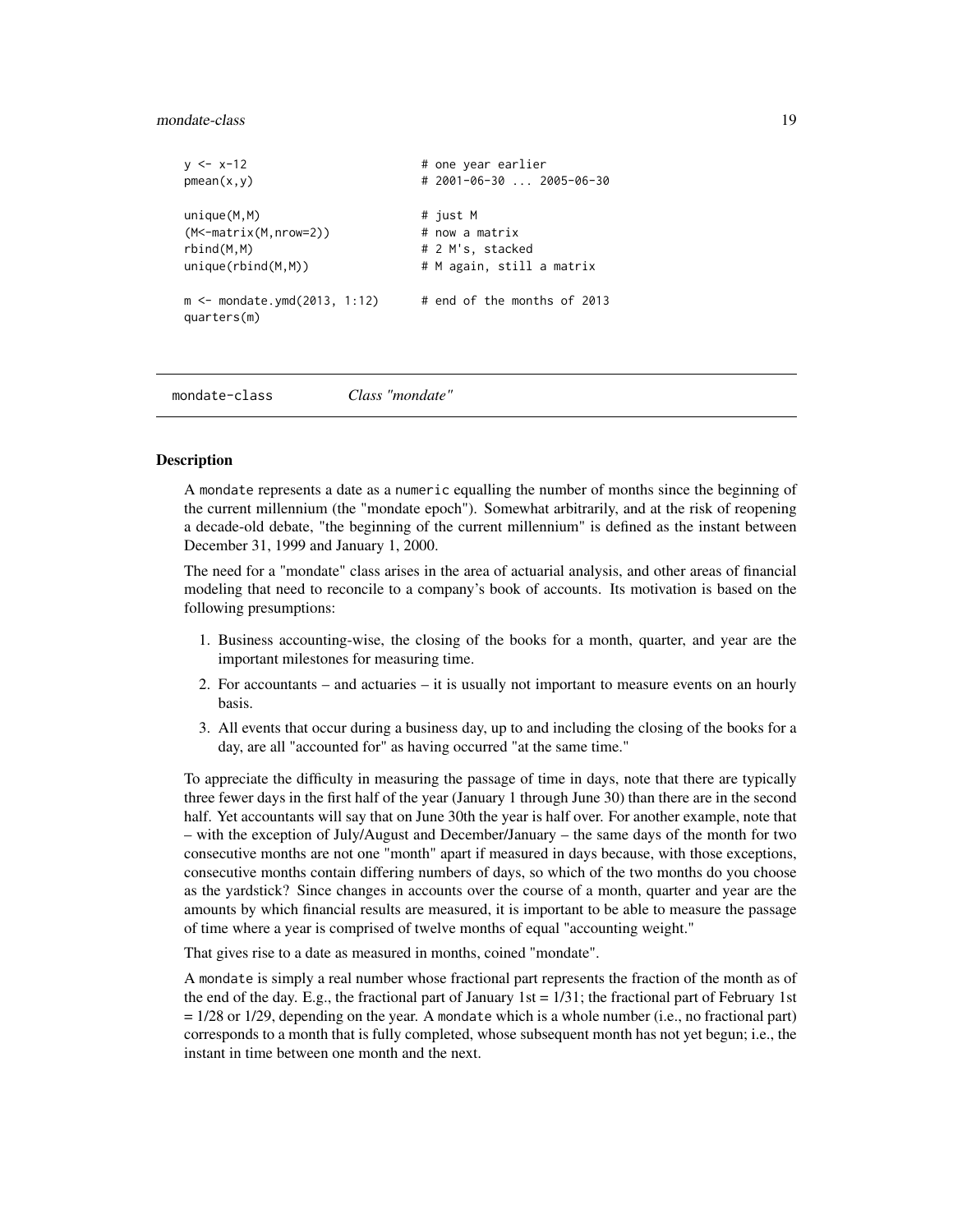The length of time (in months) between mondate  $x$  and mondate y is simply  $y-x$ . An interval of time is represented in a mathematical sense by the half-open/half-closed interval  $(x,y)$ . For example, calendar year 2009 is the interval

#### (2008-12-31, 2009-12-31]

i.e., all events *after* the close of business 2008-12-31 and *through and including* the close of business 2009-12-31. The mondate vector

c(mondate("2008-12-31"), mondate("2009-12-31"))

could be used to represent such an interval.

A mondate allows "infinite dates", which are helpful constructs for modeling "ultimate" events in actuarial, longitudinal, and time series analyses (see the mondate method for signature "numeric").

A mondate has two important properties (in S4 parlance, "slots"). The first is displayFormat which is the format of the date when the mondate is printed or shown. The other is timeunits which is the "units" reported when date arithmetic is performed. The default units is "months", but "years" and "days" are also allowed, in which case the difference of two dates, say, would be reported in "years" or "days", respectively.

#### Objects from the Class

Objects can be created by calls of the form mondate $(x, \ldots)$ .

#### **Slots**

.Data: Object of class "numeric" or a numeric array

displayFormat: Object of class "character". The is the format of the date when displayed. Currently, there are four choices:

```
1. "
2. "
3. "
4. "
```
Currently, the default displayFormat for a "United States" locale is mm/dd/YYYY (" in all other locales YYYY-mm-dd (" The default can be changed to another format using options (mondate.displayFormat See Examples.

timeunits: Object of class "character" There are three options:

"months": the default

- "years": although it is assumed that "month" is the fundamental unit of time, sometimes it is more convenient to report the result of date arithmetic in terms of "years", for example, in actuarial analyses when events are measured over the course of years, not months. Of course, one "year" = twelve "months".
- "days": mostly for convenience when the number of days between events needs to be reported. Of course, unlike with "years", there is no simple relationship between "days" and "months" – it depends on the month and year of the date. If the *fundamental* unit of time for a particular problem is "days", not "months", then a different date class (e.g., class Date) might be a better tool for modeling the passage of time for that problem.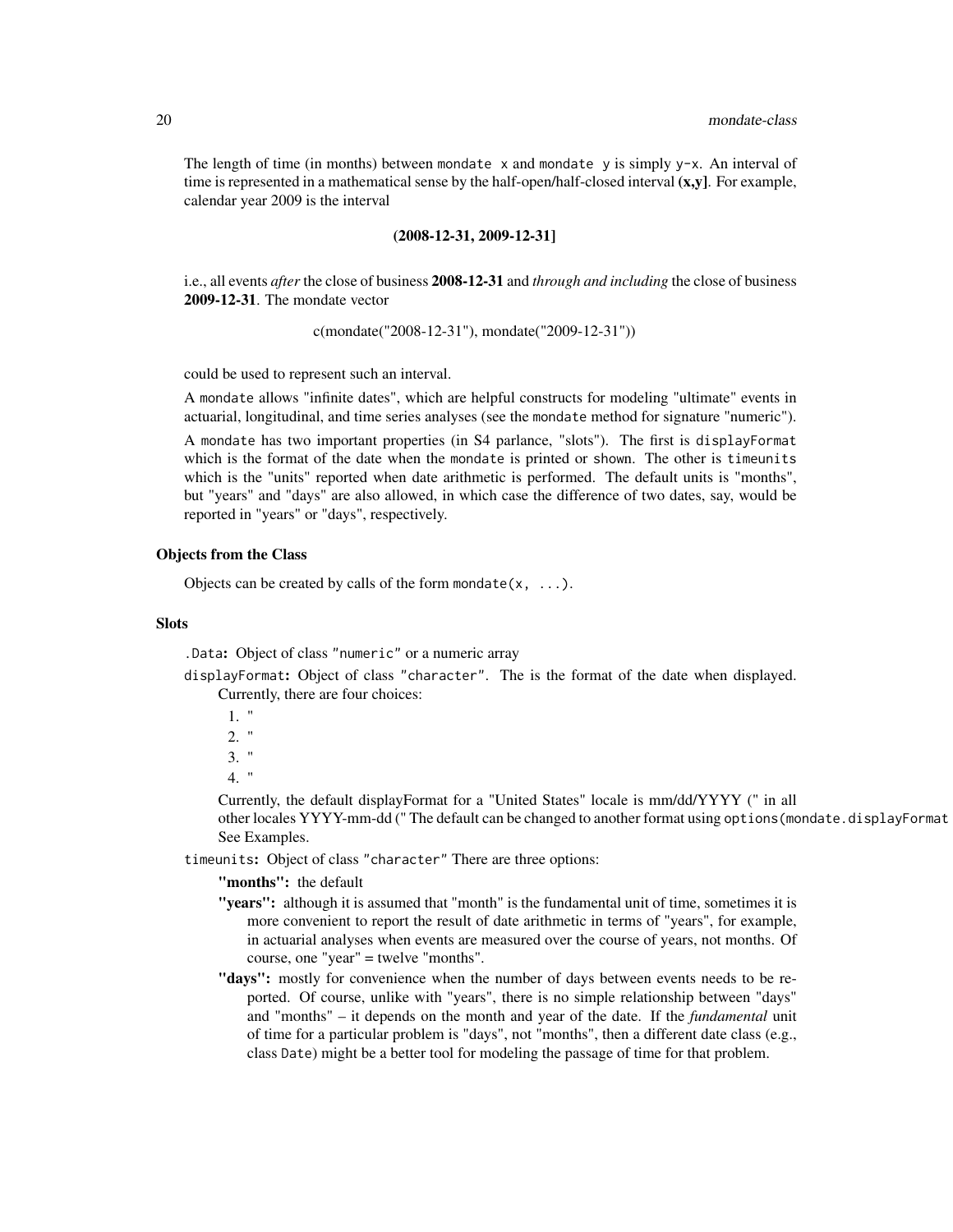## <span id="page-20-0"></span>mondate-class 21

The default can be changed to a different unit using the options (mondate.timeunits = myUnits) command. See Examples.

formatFUN: Object of class "funcNULL" Use this slot to store a function to format a mondate. See Examples.

## Extends

Class c("numeric","array"), from data part.

#### Author(s)

Dan Murphy

## References

For information about how month-based time measurement can help with standardizing rates of return, see Damien Laker, "Time Calculations for Annualizing Returns: the Need for Standardization," *The Journal of Performance Measurement*, Summer 2008, pp. 45-54.

#### See Also

[yearmon](#page-0-0) in the zoo package.

mondate(10+runif(10),timeunits="years")

```
# See the \code{mondate-methods} section for an
# explanation of the \code{mondate} method below.
# January 1, 2010 in US displayFormat
mondate("1-1-2010")
# generate 10 random dates in calendar year 2000; will be
# displayed in local format
mondate(runif(10,0,12))
# Change the default format so that the character representation of the date
# sorts in chronological order.
options(mondate.displayFormat = "%Y-%m-%d")
# January
mondate(runif(10,0,12))
# generate 10 random dates in calendar year 2010;
# date arithmetic results will be reported in units of "years"
```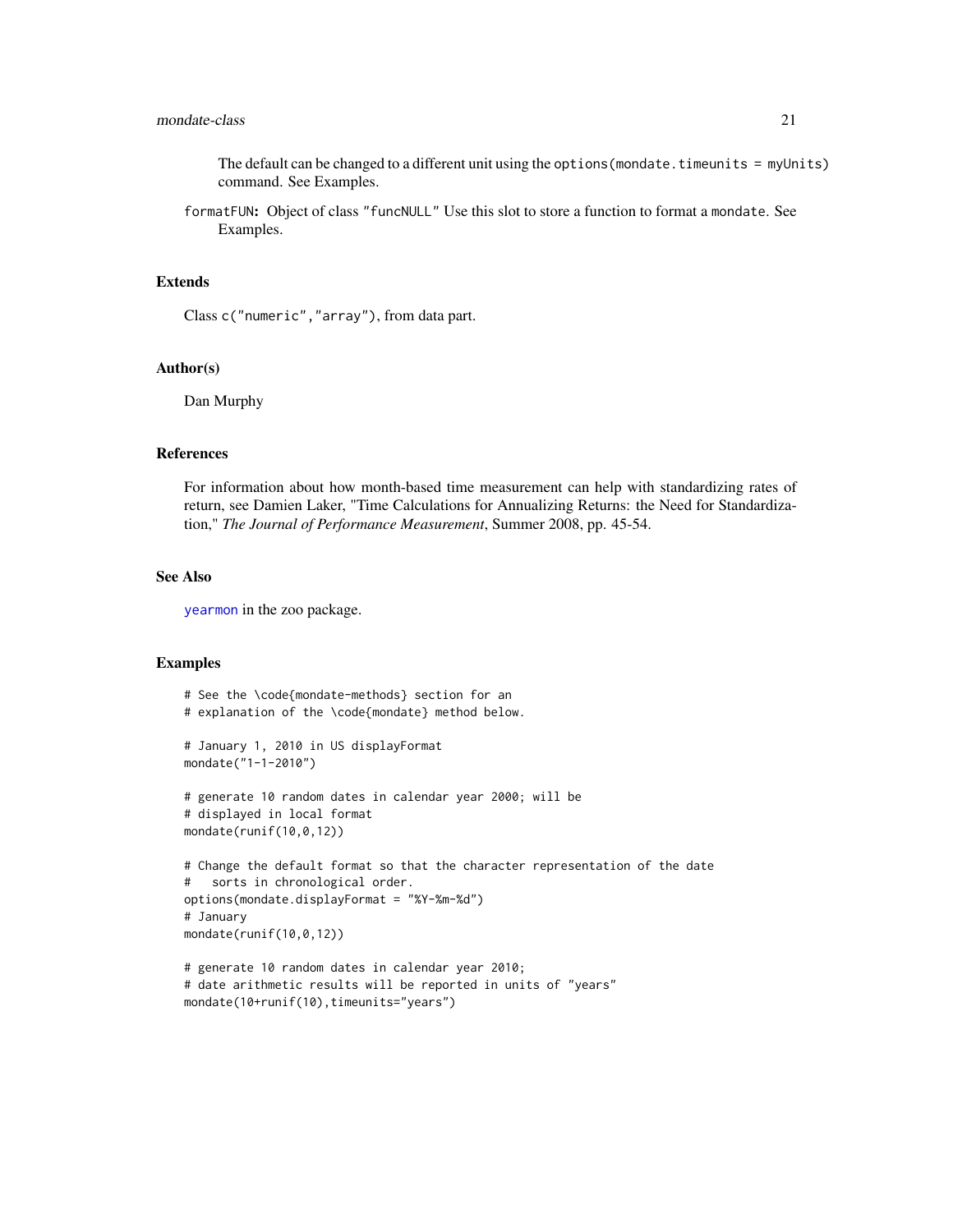<span id="page-21-1"></span><span id="page-21-0"></span>

All purpose mondate constructor / coercer.

#### Usage

```
mondate(x,
     displayFormat = getOption("mondate.displayFormat",
                                default = .get.default.displayFormat()),
     timeunits = getOption("mondate.timeunits",
                            default = .get.default.timeunits()),
      ...)
   ## S4 method for signature 'mondate'
mondate(x, displayFormat, timeunits, formatFUN, ...)
    ## S4 method for signature 'numeric'
mondate(x, displayFormat, timeunits, ...)
   ## S4 method for signature 'Date'
mondate(x, displayFormat, timeunits, ...)
    ## S4 method for signature 'POSIXt'
mondate(x, displayFormat, timeunits, ...)
   ## S4 method for signature 'character'
mondate(x, displayFormat = "keep", timeunits, format, ...)
    ## S4 method for signature 'array'
mondate(x, displayFormat, timeunits, ...)
   ## S4 method for signature 'missing'
mondate(x, displayFormat, timeunits, ...)
   ## S4 method for signature 'ANY'
mondate(x, displayFormat, timeunits, ...)
```
## Arguments

| $\mathsf{x}$  | an R object to convert to a mondate. Can be another mondate, a character<br>representing a date, a date, a numeric, or an object which converts to a numeric<br>with as numeric $(x)$ . More details below.                                                                                                                                                                                                                                         |
|---------------|-----------------------------------------------------------------------------------------------------------------------------------------------------------------------------------------------------------------------------------------------------------------------------------------------------------------------------------------------------------------------------------------------------------------------------------------------------|
| displayFormat | character string representing the date format with which to display the mondate.<br>The default displayFormat is determined at the time an instance is created ac-<br>cording to Sys.getlocale("LC_TIME"): if it contains the words "United States",<br>the default will be "%m/%d/% $Y$ "<br>(MM/DD/YYYY), otherwise "%Y-%m-%d" (YYYY-MM-DD). Other choices<br>are "%m-%d-%Y" and "%Y/%m/%d". See "Details" section for how to change<br>defaults. |
| timeunits     | character string "months" (default), "years", or "days" indicating the units in<br>which date arithmetic will be carried out.                                                                                                                                                                                                                                                                                                                       |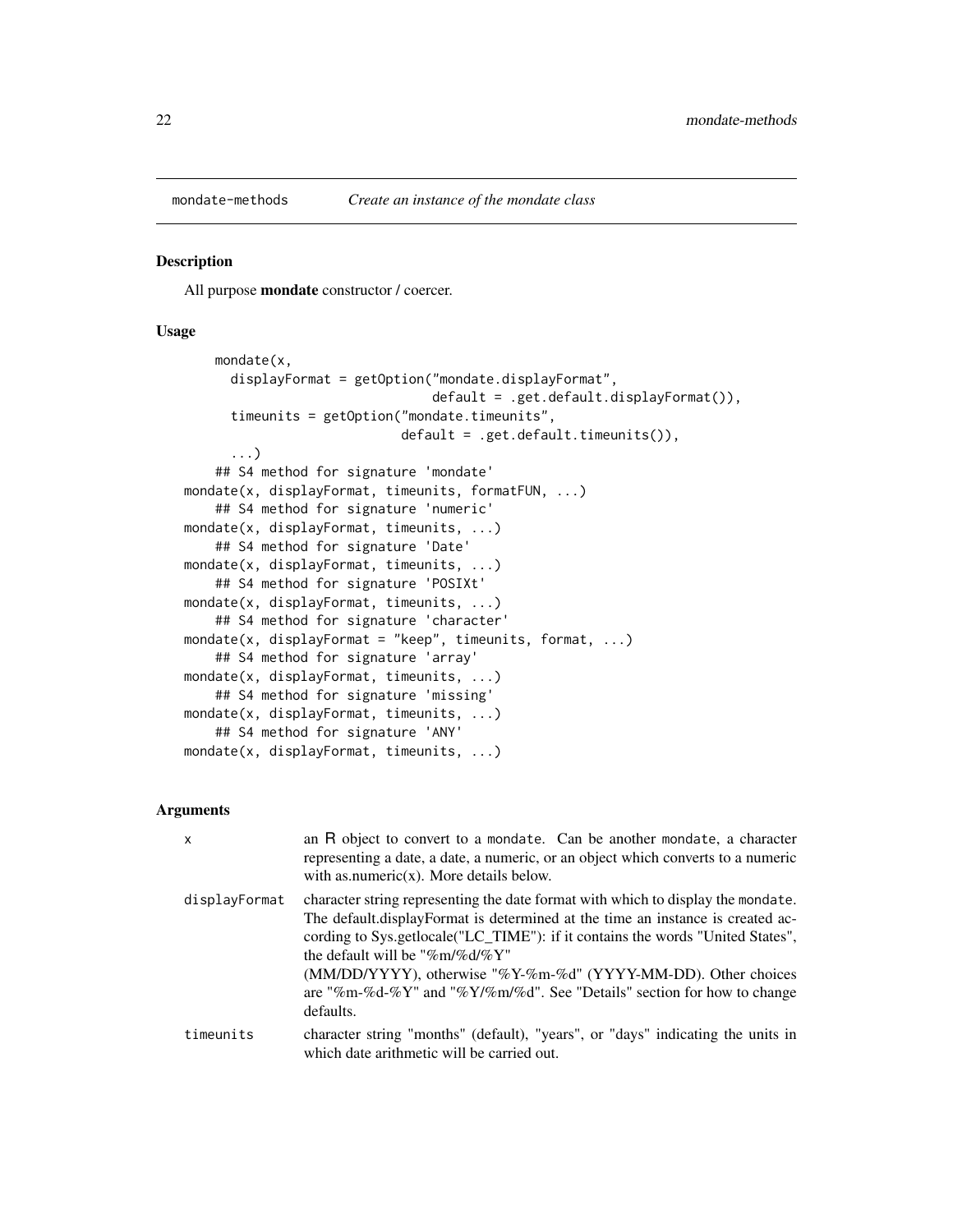| formatFUN               | format function for converting a mondate to character. In case of conversion<br>from mondate, default is to inherit the value.    |
|-------------------------|-----------------------------------------------------------------------------------------------------------------------------------|
| format                  | format string for converting a character to a Date (using as $Date$ , x, format, )<br>from which the mondate value is determined. |
| $\cdot$ $\cdot$ $\cdot$ | arguments to be passed to other methods.                                                                                          |

## Details

Package users can change the default values of displayFormat and timeunits using options() with the names "mondate.displayFormat" and "mondate.timeunits", respectively. Warning! Use with care! No checks are performed if and when the options are established. It is up to the user to ensure the new defaults are valid – displayFormat must be appropriate for formatting dates in R and timeunits must be one of "months", "years", or "days". See an example below.

#### Methods

- signature( $x = "mondate")$  For mondate x, this could be a way to copy a mondate and perhaps change the mondate's displayFormat or timeunits slots in the process. For any class that extends mondate, use of this method will return the underlying mondate class without additional slots (if any) of the subclass.
- signature( $x = "numeric")$  For numeric x, the simplest case is when timeunits = "months", in which case the value of x and properties displayFormat and timeunits are simply stored. If timeunits = "years" then it is presumed that the value of x represents the number of years since the beginning of the millennium, in which case the value of x is multiplied by 12 and then stored. If time units  $=$  "days" then it is presumed that the value of x represents the number of days since the beginning of the millennium, in which case the value is calculated using as.Date. Note that infinite values of x are allowed, helpful in actuarial ("at ultimate") longitudinal, and time series modeling.
- $signature(x = "Date")$
- signature( $x = "POSTxt")$  For a date  $x$ , as POSIX1t is used to convert to an ISO standard date, from which the number of months of that day since the beginning of the millennium is calculated.
- signature( $x =$  "character") If format is provided, then that format is used to attempt to convert the character value to a date. Otherwise, characters are converted to dates using the first format found in the set of valid formats that successfully converts the first non-NA entry in x, and that format is retained as the displayFormat of the result unless the user explicitly provides a value for displayFormat. The current set of valid formats is "%m/%d/%Y", "%m- %d-%Y", "%Y-%m-%d", and "%Y/%m/%d". If any entries of x do not convert successfully, those entries get the value NA and a warning is issued. Finally, if format is not provided and none of the valid formats successfully converts x to a date, then as a last resort the character string is attempted to be coerced to a numeric and then to a mondate.
- signature( $x = "factor")$  The character method is run on as. character(x).
- signature( $x = "array"$ ) If an object x is an array, then this method enables the mondate to inherit its shape. After that, other "signatures" take over.
- signature( $x = "missing"$ ) Enables the call mondate() to work. Useful for prototypes, e.g. Body of method is simply new("mondate").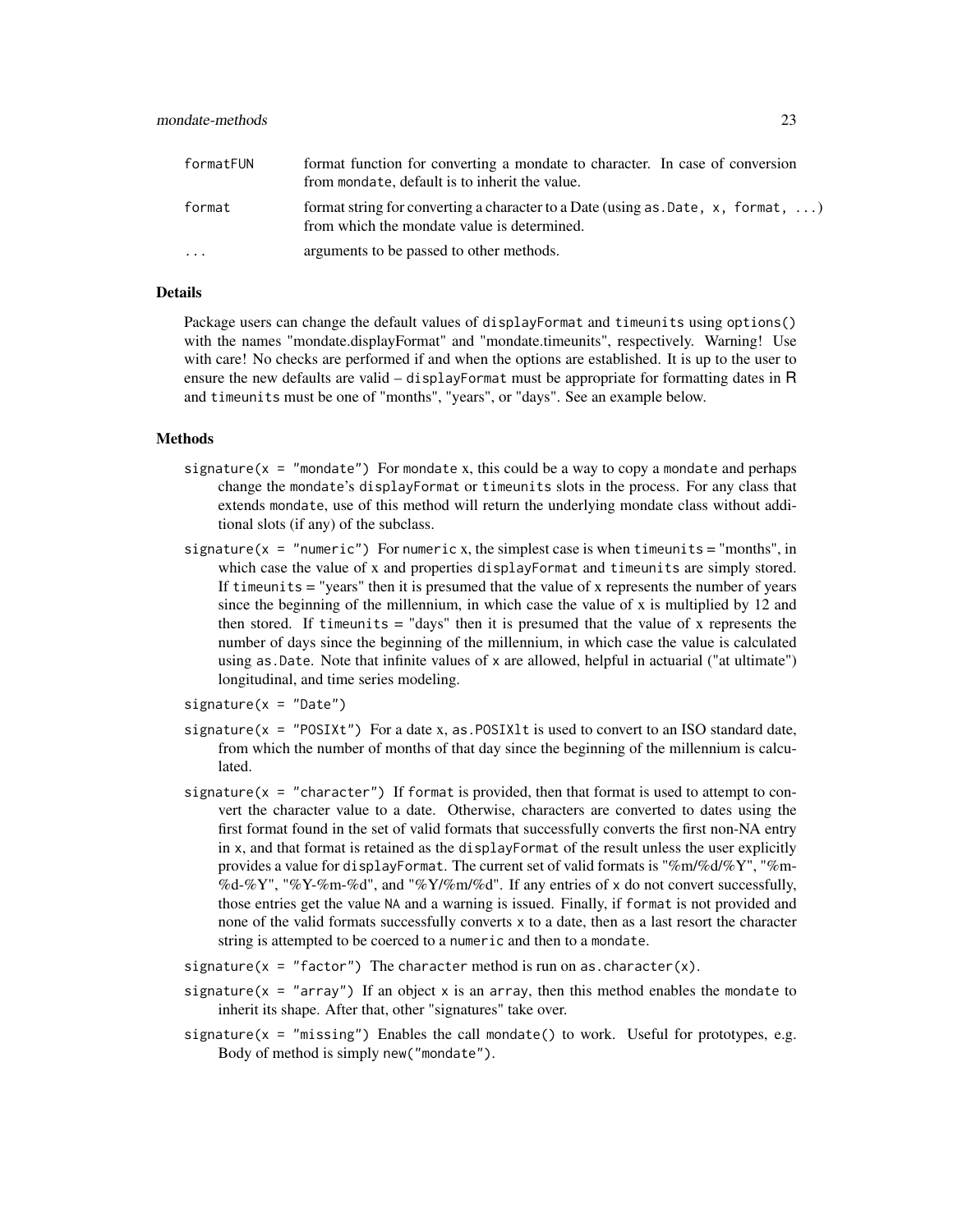<span id="page-23-0"></span>signature( $x =$  "ANY") For any other class of x an attempt will be made to convert to Date  $("as.Date(x)").$  If unsuccessful, an attempt will be made to convert to numeric; if successful, a warning will be issued to check the results relative to the numeric conversion, otherwise execution will be stopped.

#### See Also

[POSIXt](#page-0-0), [yearmon](#page-0-0), [yearqtr](#page-0-0)

```
mondate("1-31-2010") # Jan. 31, 2010
mondate(60) # 60 months after 12/31/1999, so Dec. 31, 2004
dat <- as.Date("2010-1-31")
(M <- mondate(dat)) # Jan. 31, 2010
x \le -12 \times 1:6mondate(x) \# first 6 yearends in 2000's
y \le -x + 12mondate(cbind(x,y)) # bounding dates of first 6 years of millennium
(y <- mondate(1:6,timeunits="years")) # first 6 yearends, 'years' timeunits
# The results of date arithmetic on y will be displayed in "years".
# E.g., the differences of y can be calculated as:
tail(y,-1) - head(y,-1)# vector of five 1's, with "timeunits" attribute = "years"
as.numeric(x)
as.numeric(y) \# the underlying numeric representations are the same
# Demonstrating "infinite" dates
y \leftarrow c(y, Inf)y # last element shows as Inf
tail(y,-1) - head(y,-1)# last element is now infinity
# The zoo examples point out a difference between zoo and mondate.
# zoo assumes that the zero-th part of a month or quarter is the first
# day of the month or quarter, whereas mondate assumes that it is
# the instant before the first day of the month or quarter.
# Since frac=0 is zoo's as.Date coersion default, a month or quarter in
# zoo's sense converts to the end of the first day rather than
# the beginning.
library(zoo)
x \le -t s(1:10, f_{\text{requency}} = 4, \text{ start} = c(1959, 2)) # starting 2nd qtr of 1959
x
# There is no method for class 'ts' so x is coerced (successfully)
# because that class has an as.Date method, but with a warning.
# The result is a vector of length 10 representing the close of business
# at the end of the first day of each of the given quarters.
mondate(x)
# The yearmon class will identify any day in June 2010 with that month.
as.yearmon("2010-6-15")
mondate(as.yearmon("2010-6-15")) # end of first day of June 2010
mondate(as.yearmon("2010-6-15", frac=1)) # end of last day of June 2010
mondate(as.yearqtr("2010-2", frac=1)) # same
```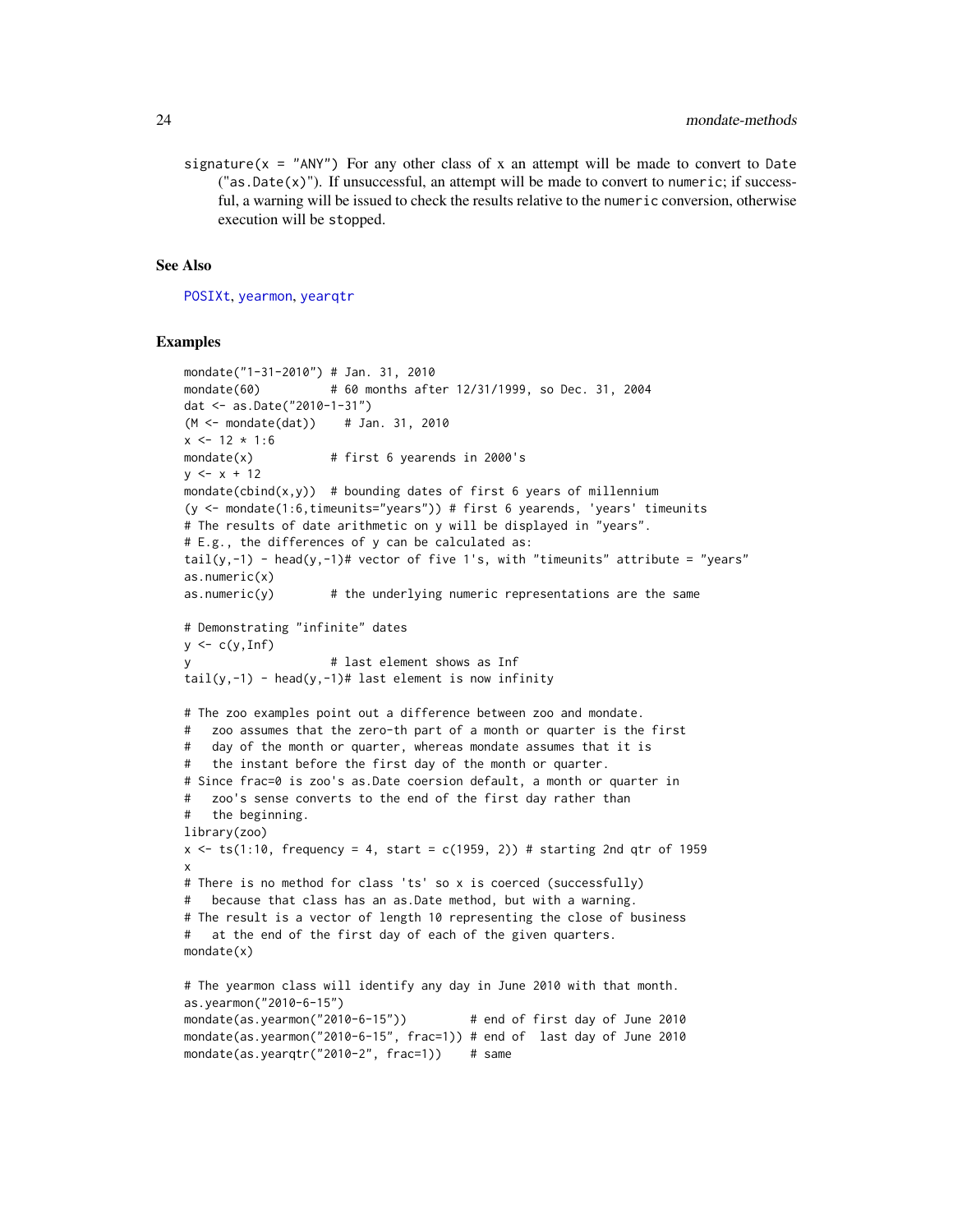```
# The if missing, displayFormat will be determined from the character input
x <- mondate("2010-12-31")
x # x displays in the input European format
# The provided, displayFormat must match the format of the character input
# or NA's will result.
mondate("2010-12-31", displayFormat = "%m-%d-%Y") # results in NA
# Always display x using just the year
x <- mondate(as.Date("2012-3-1"), displayFormat="%Y")
x # shows as the year 2012, but month and day are nevertheless retained
month(x) \# 3
day(x) # 1
# Change the default displayFormat to only display the year and month
options(mondate.displayFormat = "%Y-%m")
y <- mondate(as.Date("2013-12-31"))
y
# mondate: timeunits="months"
# [1] 2013-12
# Previous mondate instances retain their display formats:
x
# mondate: timeunits="months"
# [1] 2012
```
names method *Assign names to a mondate.*

#### Description

Function to assign names to a mondate.

#### Usage

```
## S3 replacement method for class 'mondate'
names(x) <- value
```
#### Arguments

| x     | a mondate.               |
|-------|--------------------------|
| value | the names to assign to x |

## Details

Assigns the names attribute to the .Data part of x.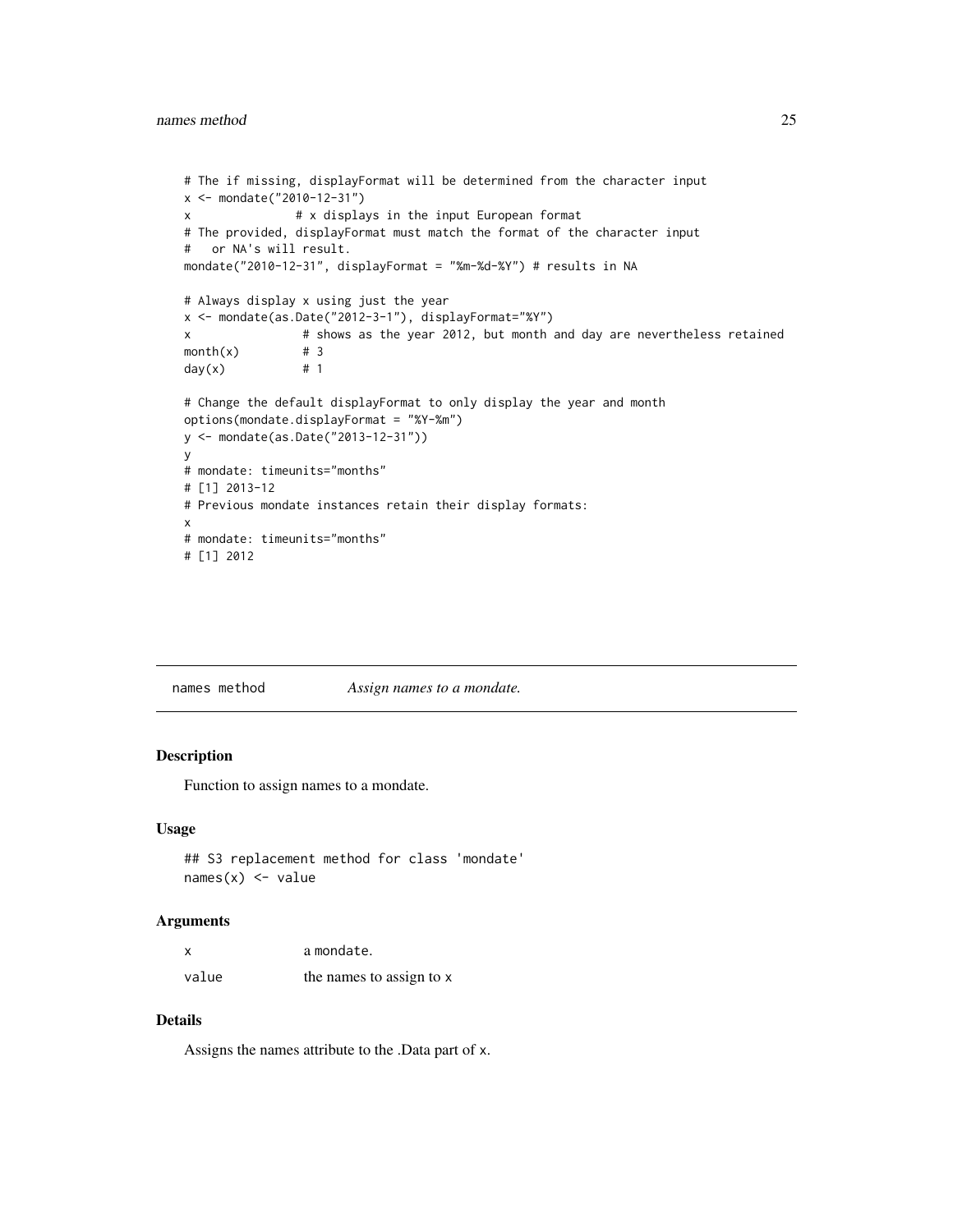## Examples

```
YE <- mondate.mdy(12, 31, 2011:2012)
names(YE) \leq c("A", "B")
```
print-methods *Methods to Display a Mondate*

## Description

Methods to display a mondate in an R session.

#### Usage

## S3 method for class 'mondate'  $print(x, \ldots)$ ## S4 method for signature 'mondate' show(object)

#### Arguments

| $\mathsf{x}$            | a mondate                                  |
|-------------------------|--------------------------------------------|
| object                  | a mondate                                  |
| $\cdot$ $\cdot$ $\cdot$ | arguments passed to and from other methods |

## Methods

- $print(x = "mondate", ...)$  Print the date in its character representation using the displayFormat property. Uses the noquote function. Arguments in ... are passed to base::print.
- show(object = "mondate") Same as print above, but with a "header" showing the timeunits property.

seq.mondate *Mondate Sequence Generation*

## <span id="page-25-1"></span>Description

Generate regular mondate sequences.

## Usage

## S3 method for class 'mondate' seq(from, to, ...)

<span id="page-25-0"></span>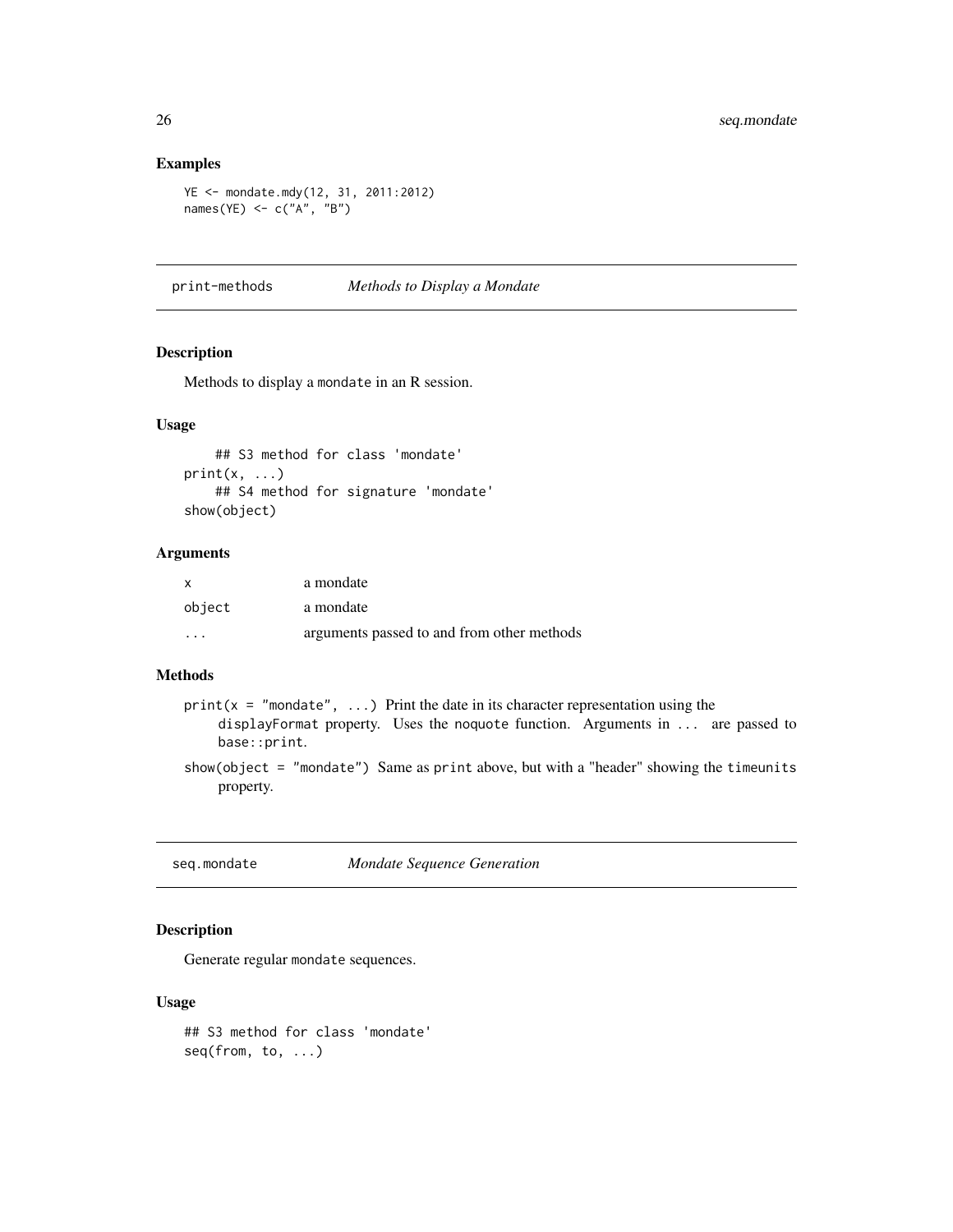#### <span id="page-26-0"></span>subtract 27

#### Arguments

| from                    | a mondate. May be "missing".                                                                                     |
|-------------------------|------------------------------------------------------------------------------------------------------------------|
| to                      | a mondate. May be "missing".                                                                                     |
| $\cdot$ $\cdot$ $\cdot$ | optional arguments passed to seq.default, including by, length.out, and<br>along with. See seq for more details. |

## Details

For more details about sequence generation, see [seq](#page-25-1).

If from and to are both provided, the displayFormat and timeunits properties are taken from from, without a warning if from's properties differ from to's.

## Value

A mondate vector with displayFormat and timeunits from argument from, if provided, otherwise from argument to.

#### Author(s)

Dan Murphy

#### See Also

[seq](#page-25-1)

## Examples

```
x<-mondate.ymd(2010,1)
x # January 31, 2010
y<-mondate.ymd(2010,12)
y # December 31, 2010
seq(from=x, to=y) # all month-ends in 2010
# 8 quarter-ends beginning 1st quarter 2009; US displayFormat
seq(mondate("3/31/2009"), by=3, length.out=8)
# 8 quarter-ends ending year-end 2009; non-US displayFormat
seq(to=mondate("2009/12/31"), by=3, length.out=8)
```
subtract *Subtract numerics from mondates using day-of-month logic*

## Description

Subtract numerics from mondates. When units = "months" and the numeric is a whole number the result has the same day of the month subject to the number of days in the month, thus abandoning mondate's approach of representing days as fractional months. See examples.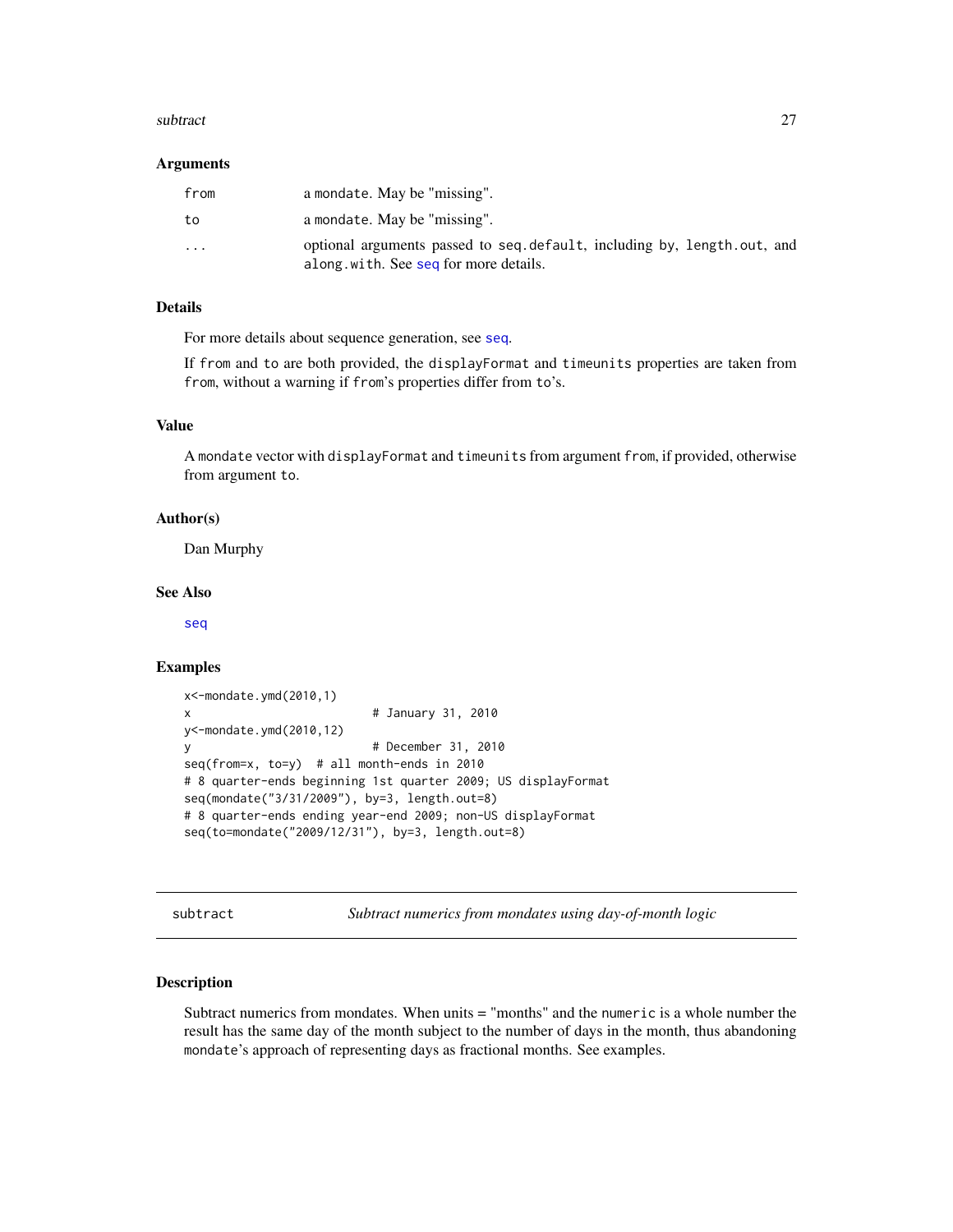## Usage

subtract(e1, e2, units, forcelastday = FALSE)

#### Arguments

| e <sub>1</sub> | a mondate                                                                                                                                                                                                                        |
|----------------|----------------------------------------------------------------------------------------------------------------------------------------------------------------------------------------------------------------------------------|
| e <sub>2</sub> | anumeric                                                                                                                                                                                                                         |
| units          | Anything allowed by base:::as.difftime. In addition, can be "months" or<br>"years". If missing, defaults to $t$ imeunits $(e1)$ .                                                                                                |
| forcelastday   | If FALSE, the result will have the same day of the month subject to the numbere<br>of days in the month. If TRUE, the day of the month of the result will be the last<br>day of the month if e1 is on the last day of the month. |

## Value

A mondate.

## Author(s)

Dan Murphy.

## Examples

```
x \leftarrow mondate(0:12)
subtract(x, 1) # The third date will the the 29th of March
x <- mondate.ymd(2013, 2:12, 15)
subtract(x, 1) # Always the 15th of the month. Compare to ...
x - 1stopifnot(subtract(x, 1, units = "months") == mondate.ymd(2013, 1:11, 15))
```
Summary-methods *Summary Methods*

## Description

Methods for the Summary group of functions.

## Methods

```
signature(x = "mondate") summarizes a mondate.
```
The result will be a mondate with the same displayFormat and timeunits properties. The usual rules apply as to the shape of the result.

<span id="page-27-0"></span>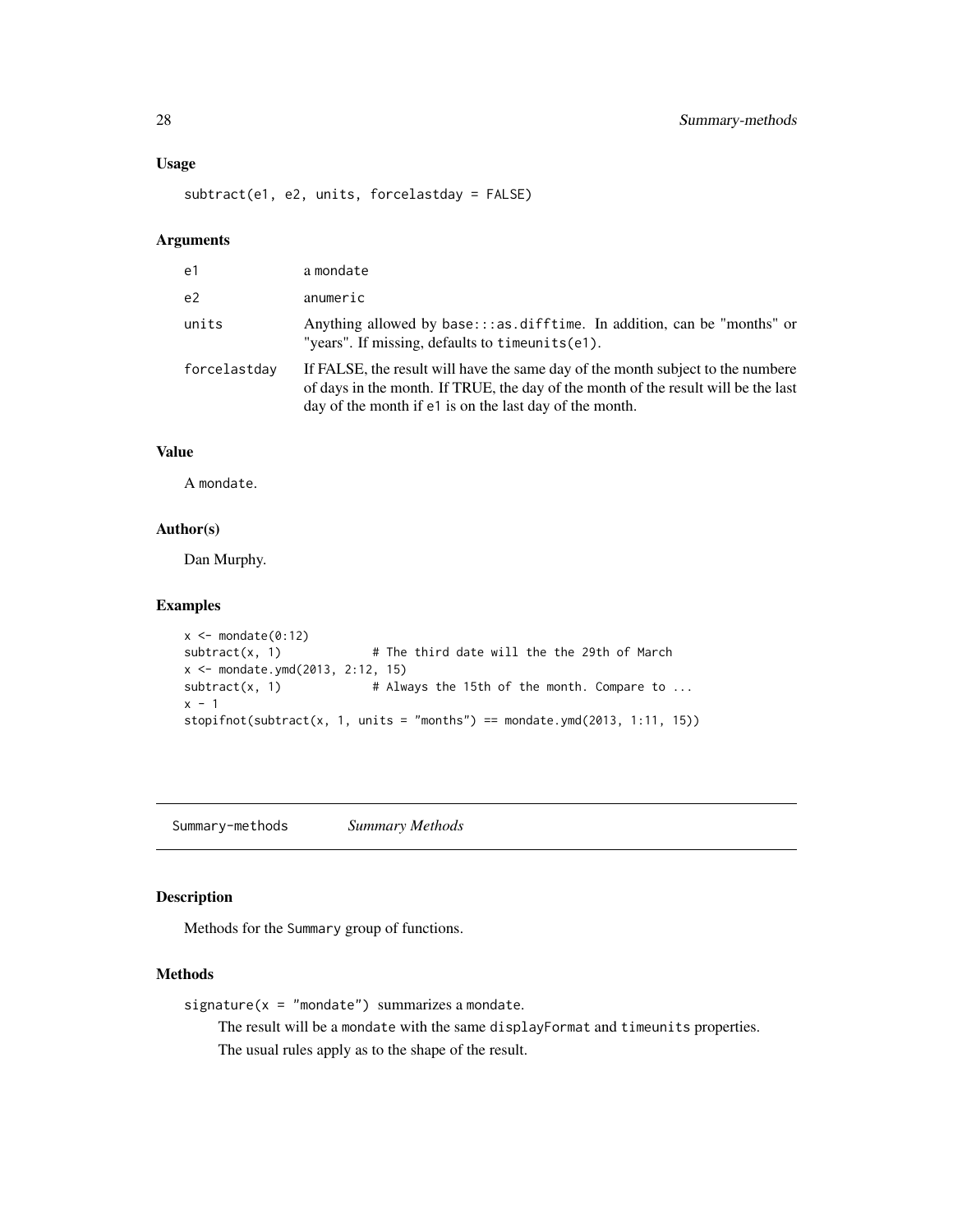## <span id="page-28-0"></span>timeunits-methods 29

## Examples

```
A<-mondate.ymd(2001:2010,12,31) # ten yearends
min(A) \# December 31, 2001
max(A) # December 31, 2010
range(A)
```
timeunits-methods *Methods to Access 'timeunits' Property*

## Description

Methods to get and set the timeunits value of a mondate.

## Usage

```
## S4 method for signature 'mondate'
timeunits(x)
## S4 method for signature 'ANY'
timeunits(x)
## S4 replacement method for signature 'mondate'
timeunits(x)<-value
```
#### Arguments

| $\mathsf{x}$ | a mondate.                                                                                                                                                |
|--------------|-----------------------------------------------------------------------------------------------------------------------------------------------------------|
| value        | For the "get" method, a character string indicating the units with which to<br>measure time as a result of operations on a mondate. Choices are currently |
|              | 1. "months"                                                                                                                                               |
|              | 2. "years"                                                                                                                                                |
|              | $3.$ "days"                                                                                                                                               |
|              | If $x$ is not a mondate, the "get" value returned is NULL.                                                                                                |

#### Note

The mondateTimeunits versions have been deprecated.

| $x \le -$ mondate("2010-6-30") # The middle of 2010 |                                               |
|-----------------------------------------------------|-----------------------------------------------|
| timeunits(x)                                        | # "months"                                    |
| $y \le -x + 12$                                     | # One year (12 months) later.                 |
| timeunits(y)                                        | # "months"                                    |
| $V - X$                                             | # Result is 12 months                         |
| timeunits(y) $\leq$ "years"                         |                                               |
| $y - x$                                             | # Result is 1 year, with a warning because    |
|                                                     | # x@timeunits != y@timeunits. Units of result |
|                                                     | # comes from the first argument.              |
| timeunits( $y$ ) <- "days"                          |                                               |
| $suppressWarnings(y - x)$                           | # Result is 365 days -- warning suppressed    |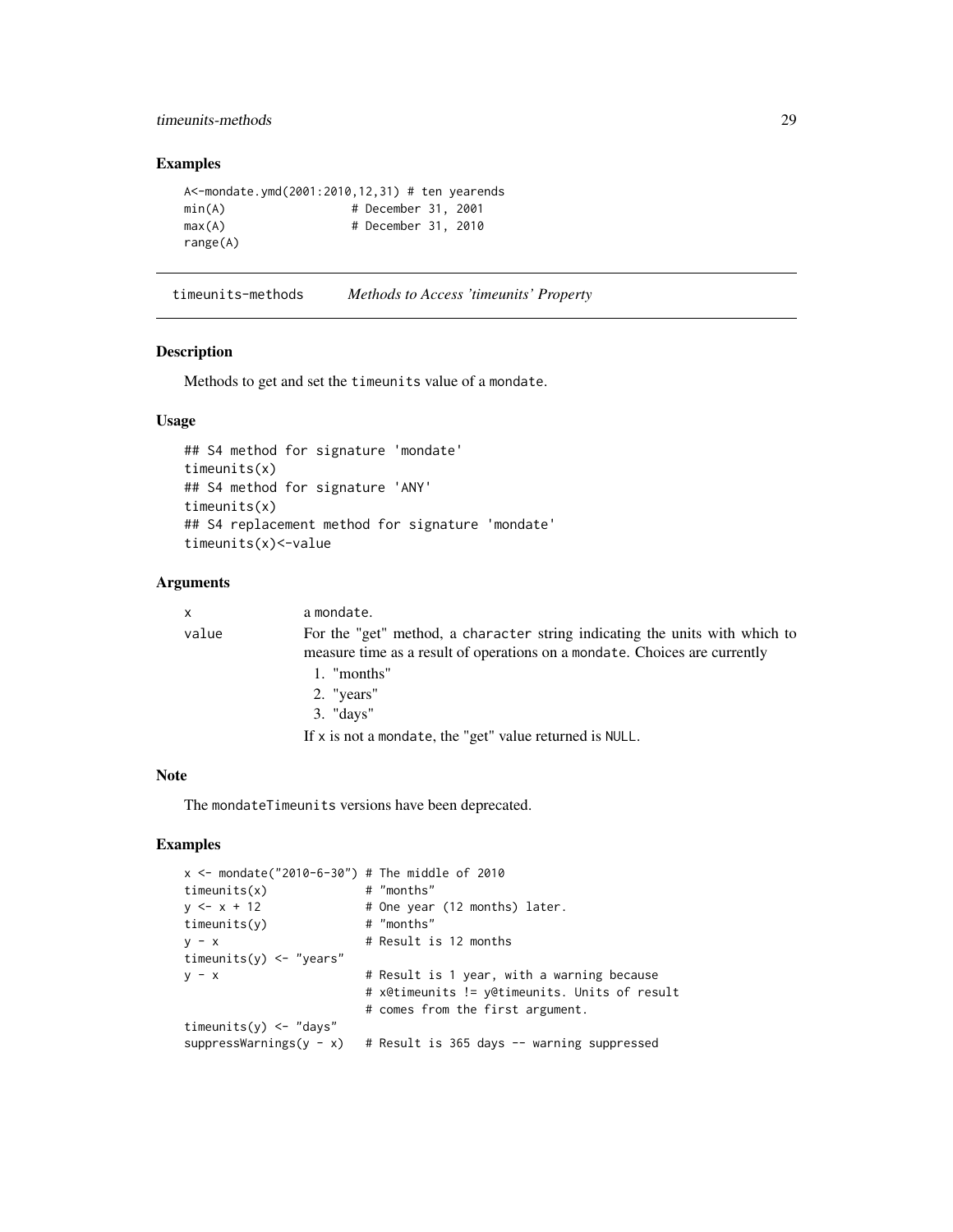<span id="page-29-0"></span>year-month-day-methods

*Useful Methods for Class mondate*

## Description

The methods in this section facilitate year-, month-, day-, and quarter-number extraction from objects that represent dates, as well as mondate construction using the year, month, and day numbers of the date (as those numbers would be seen in the character representation of the date, i.e.., "January" = 1 and the first day of a month = 1).

## Usage

```
year(x, ...)month(x, \ldots)day(x, \ldots)quarter(x, ...)
ymd(x)
mondate.mdy(m, d, y, ...)
mondate.ymd(y, m, d, ...)
```
#### Arguments

| $\times$ | an object of class mondate, Date, or POSIXt                                                                                                                       |
|----------|-------------------------------------------------------------------------------------------------------------------------------------------------------------------|
| m        | the month: 1, , 12. If "missing" and d is also "missing", $m=12$ by default.                                                                                      |
| d        | the day: 1, , 31, depending on the month. If "missing" in the case of mondate. ymd,<br>the last day of the month is inserted.                                     |
| y        | the four-digit year.                                                                                                                                              |
| .        | For year, month, and day, not used. For mondate mdy and mondate ymd ar-<br>guments to be passed to the mondate constructor, e.g., displayFormat and<br>timeunits. |

#### Value

year returns the year numeric (e.g., 2000).

month returns the month numeric 1, ..., 12.

day returns the numeric day of the month.

quarter returns the numeric calendar quarter of the year: 1 for January - March, 2 for April - June, etc.

ymd returns a matrix with the number of rows equal to the length of x, with appropriately-named columns 1 through 3 holding the year, month, and day, respectively and with "rownames" equal to names(x).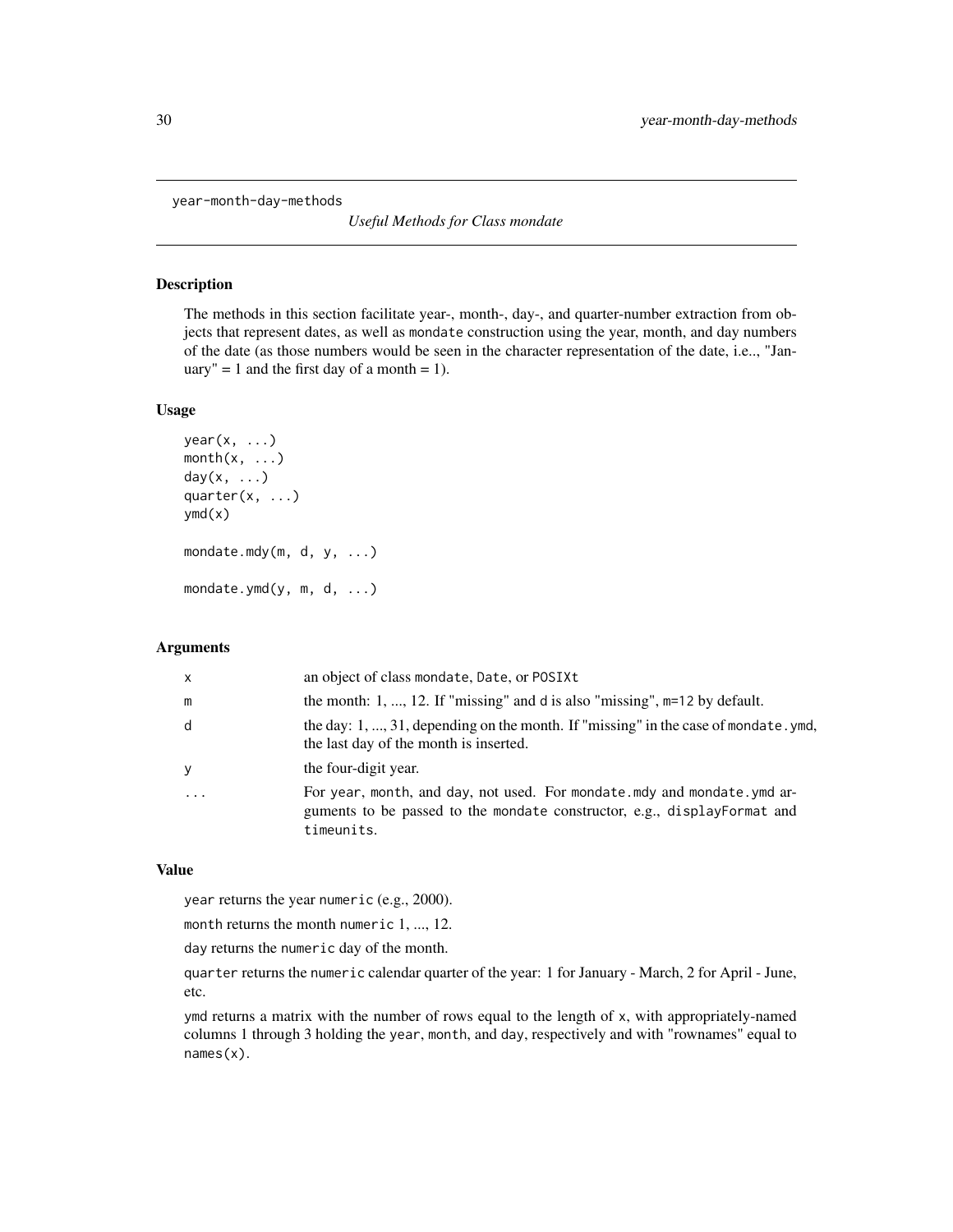#### <span id="page-30-0"></span>YearQuartersFormat 31

mondate.mdy and mondate.ymd return mondates with the given month, day, and year. Arguments m, d, and y may have length  $> 1$ ; the usual recycling rules apply.

The mondate.ymd function has a bit more functionality. If d is "missing" in a call to mondate.ymd then the date returned will be the last day of month m in year y. If m is also missing, then the date returned will be the last day of the year. If any of y, m, or d are NA the result will be an all-NA vector. And if y=+-Inf then the result will be an "infinite" mondate vector, overriding other rules included herein. The length of a vector result is determined using the usual recycling rules as though a valid, finite scalar had been inserted instead of NA or  $+-$ Inf. See the Examples section.

#### Examples

```
M <- mondate.mdy(6,30,2008)
year(M) # 2008
month(M) # 6
day(M) # 30
mondate.ymd(2008,6,30) # ditto
mondate.ymd(2008,6) # ditto; 'day' argument is "missing" so
                        # returns the last day of the month
mondate.ymd(2008,1:12) # all month-ends of 2008, a leapyear
# year-ends 2001 through 2013, displaying only the 4-digit year when shown
mondate.ymd(2001:2013, displayFormat = "%Y")
mondate.ymd(2010:2012, NA) # NA mondate vector of length 3
mondate.ymd(Inf,11,31) # An infinite mondate even though only 30 days in
                        # November
x \le - mondate.ymd(2013, 1:12) # month-ends in 2013
# Give x some shape
dim(x) <-3:4dimnames(x) <- list(A = \text{letters}[1:3], B = \text{LETTERS}[1:4])
# Return the quarter numbers in an array with the same shape and dimnames
quarter(x)
```
YearQuartersFormat *Formatting Functions for mondate Objects*

#### **Description**

Functions to format a mondate into its character representation according to the displayFormat property.

#### Usage

```
YearQuartersFormat(x)
```
#### Arguments

x a mondate or a Date or a POSIXt.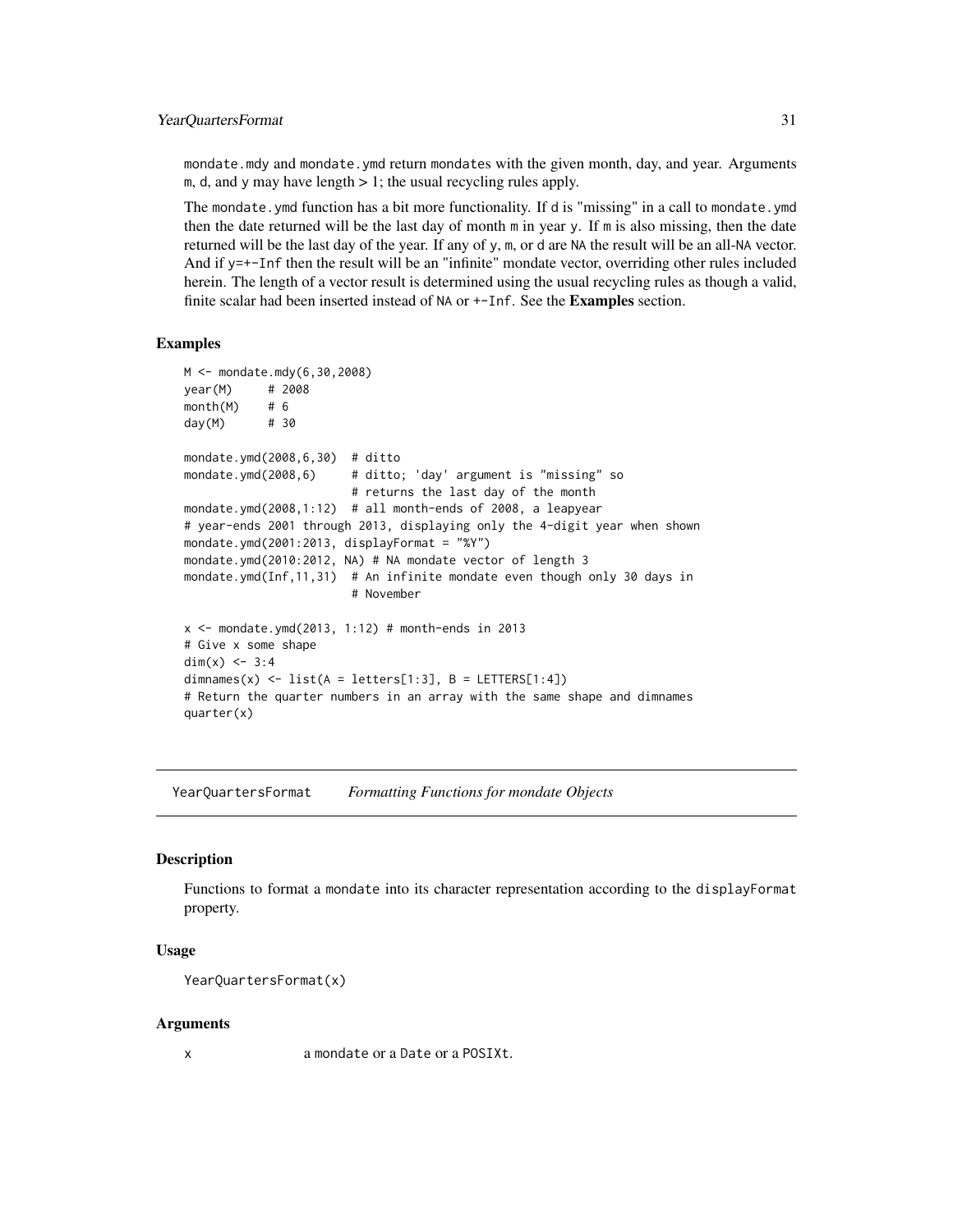## <span id="page-31-0"></span>Details

YearQuartersFormat is an example of a special formatting function that can be provided to a mondate object when created. It will represent the date as YYYYQ\* where \* is 1-4. See Examples

#### Examples

```
b <- mondate(1:12, formatFUN = YearQuartersFormat) # end of first 12 months of 2000
b
```
[-methods *Extraction Method for Mondates*

## Description

Methods to extract portions of a mondate

## Usage

```
## S3 method for class 'mondate'
head(x, \ldots)## S3 method for class 'mondate'
tail(x, \ldots)
```
#### Arguments

|          | a mondate.                          |
|----------|-------------------------------------|
| $\cdots$ | See the base functions for details. |

## Details

Whether the mondate  $x$  is shaped as a vector or a matrix, the head and rbind methods will behave just as they would if x were numeric.

#### Methods

 $[(x = "mondate") \text{ See } [for more details.$ 

```
(m<-structure(mondate.ymd(2001:2010,12,31),names=LETTERS[1:10]))
m[1]
m[2:5]
head(m)
tail(m,2)
(M<-cbind(m-12,m,m+12, deparse.level=2)) # a matrix
M[1:5,1:2] # '[' works with matrix mondates
```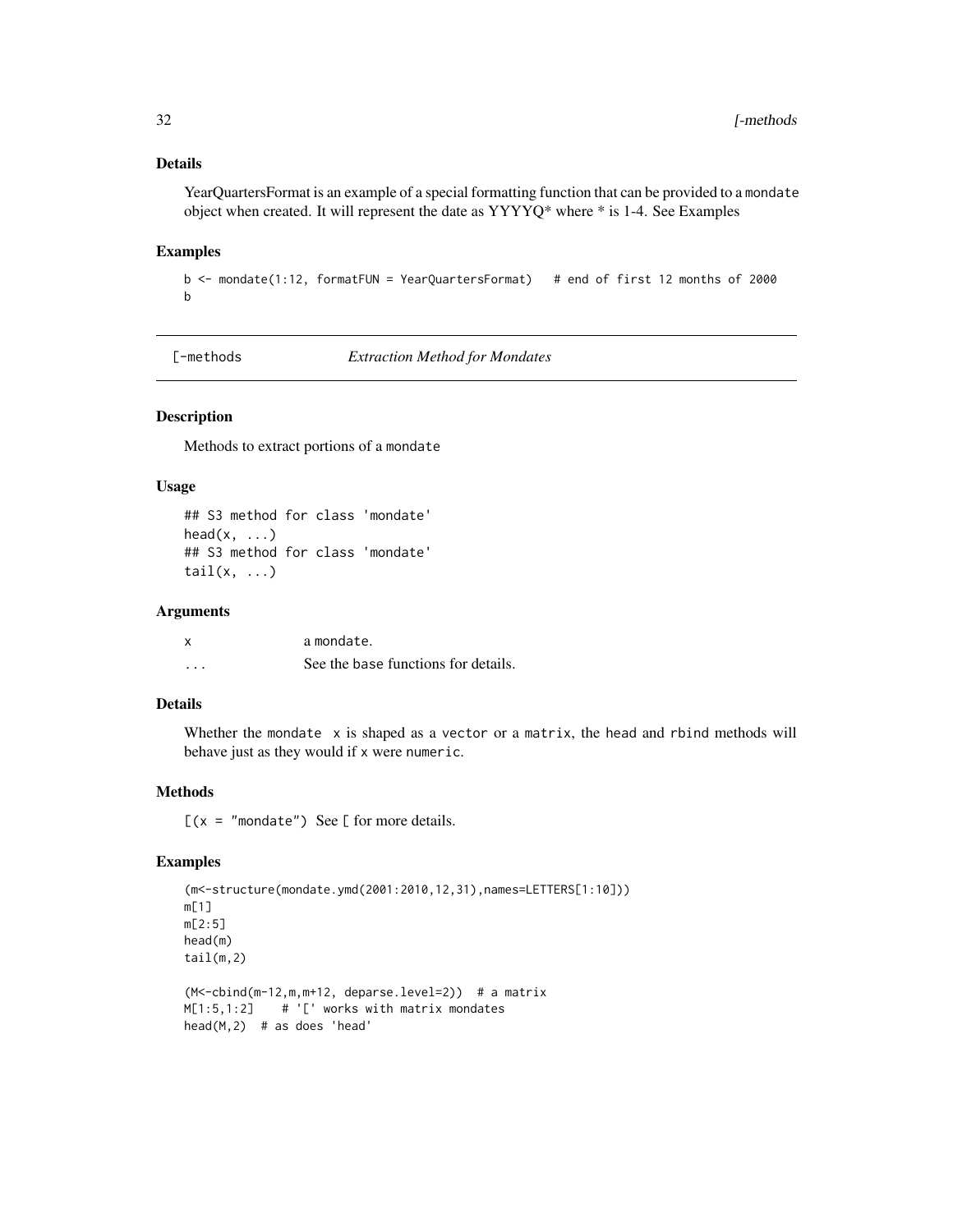# <span id="page-32-0"></span>**Index**

∗Topic arith Arith-methods, [3](#page-2-0) ∗Topic chron Coersion-from-mondate methods, [8](#page-7-0) ∗Topic classes difftime-class, [15](#page-14-0) funcNULL-class, [17](#page-16-0) mondate-class, [19](#page-18-0) ∗Topic methods [-methods, [32](#page-31-0)] Arith-methods, [3](#page-2-0) array-method, [4](#page-3-0) Coersion-from-mondate methods, [8](#page-7-0) Combining-methods, [10](#page-9-0) Compare-methods, [11](#page-10-0) cut.mondate, [12](#page-11-0) displayFormat-methods, [15](#page-14-0) matrix-methods, [17](#page-16-0) Miscellaneous-methods, [18](#page-17-0) mondate-methods, [22](#page-21-0) print-methods, [26](#page-25-0) Summary-methods, [28](#page-27-0) timeunits-methods, [29](#page-28-0) year-month-day-methods, [30](#page-29-0) +,mondate,difftime-method *(*Arith-methods*)*, [3](#page-2-0) +-methods *(*Arith-methods*)*, [3](#page-2-0) -,mondate,difftime-method *(*Arith-methods*)*, [3](#page-2-0) -,mondate,mondate-method *(*Arith-methods*)*, [3](#page-2-0) --methods *(*Arith-methods*)*, [3](#page-2-0) [,mondate-method *(*[-methods*)*, [32](#page-31-0) [-methods, [32](#page-31-0)]

add, [2](#page-1-0) Arith, *[4](#page-3-0)* Arith,array,mondate-method *(*Arith-methods*)*, [3](#page-2-0)

Arith,mondate,array-method *(*Arith-methods*)*, [3](#page-2-0) Arith,mondate,mondate-method *(*Arith-methods*)*, [3](#page-2-0) Arith,mondate,numeric-method *(*Arith-methods*)*, [3](#page-2-0) Arith,numeric,mondate-method *(*Arith-methods*)*, [3](#page-2-0) Arith-methods, [3](#page-2-0) array, *[5](#page-4-0)* array *(*array-method*)*, [4](#page-3-0) array,mondate-method *(*array-method*)*, [4](#page-3-0) array-method, [4](#page-3-0) array-methods *(*array-method*)*, [4](#page-3-0) as.character.mondate *(*Coersion-from-mondate methods*)*, [8](#page-7-0) as.data.frame, *[5](#page-4-0)* as.data.frame method, [5](#page-4-0) as.data.frame.mondate *(*as.data.frame method*)*, [5](#page-4-0) as.Date.mondate *(*Coersion-from-mondate methods*)*, [8](#page-7-0) as.difftime, *[6](#page-5-0)*, [6](#page-5-0) as.list method, [7](#page-6-0) as.list.mondate *(*as.list method*)*, [7](#page-6-0) as.mondate, [7](#page-6-0) as.numeric,mondate-method *(*Coersion-from-mondate methods*)*, [8](#page-7-0) as.POSIXct.mondate *(*Coersion-from-mondate methods*)*, [8](#page-7-0) as.POSIXlt.mondate *(*Coersion-from-mondate methods*)*, [8](#page-7-0)

c,mondate-method *(*Combining-methods*)*, [10](#page-9-0) c-methods *(*Combining-methods*)*, [10](#page-9-0) cbindmondate *(*Combining-methods*)*, [10](#page-9-0)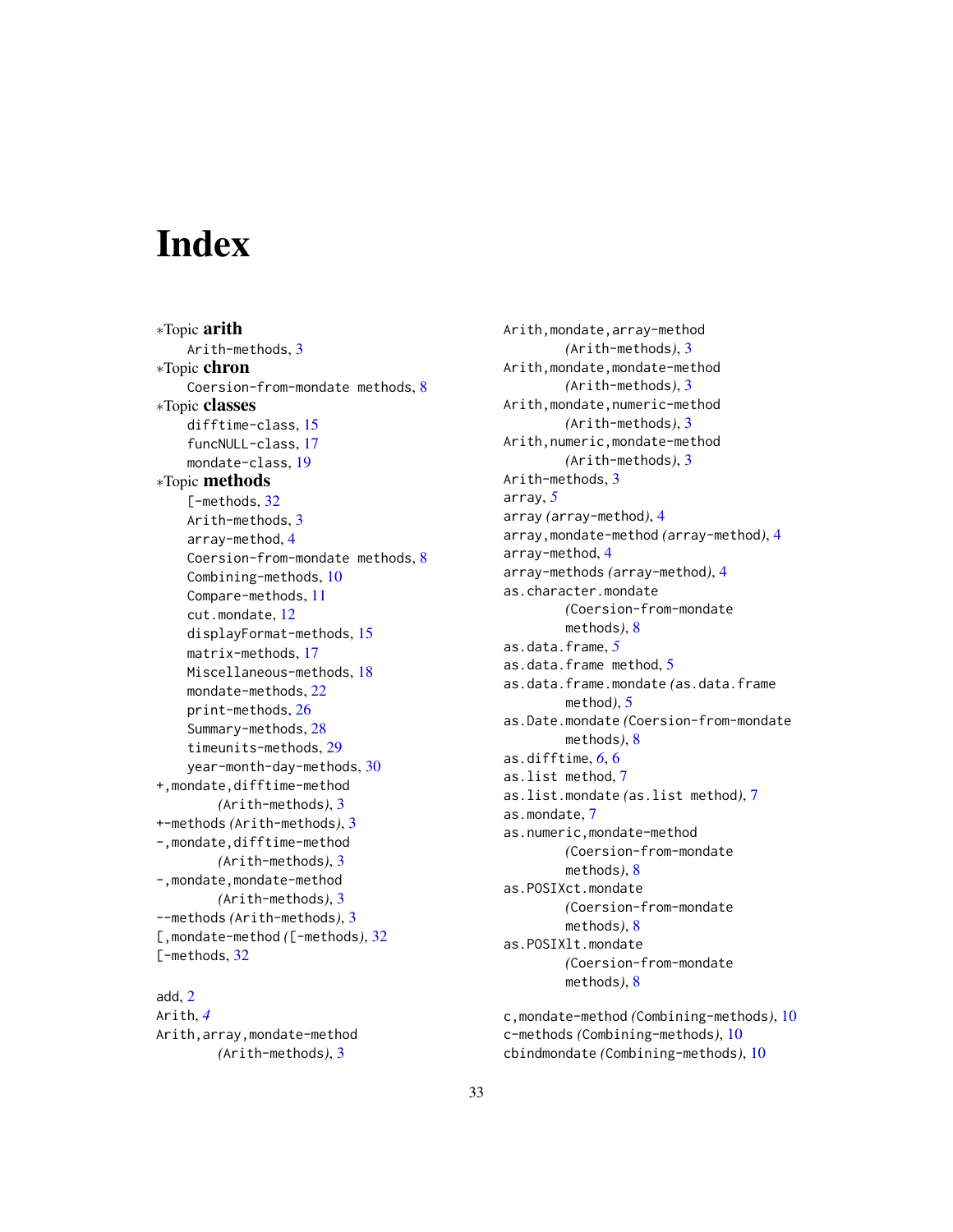Coersion-from-mondate methods, [8](#page-7-0) Combining-methods, [10](#page-9-0) Compare, *[11](#page-10-0)* Compare, mondate, mondate-method *(*Compare-methods*)*, [11](#page-10-0) Compare-methods, [11](#page-10-0) cut, *[13](#page-12-0)* cut *(*cut.mondate*)*, [12](#page-11-0) cut.Date, *[13](#page-12-0)* cut.mondate, [12](#page-11-0)

data.frame, *[5](#page-4-0)* day *(*year-month-day-methods*)*, [30](#page-29-0) day,Date-method *(*year-month-day-methods*)*, [30](#page-29-0) day,mondate-method *(*year-month-day-methods*)*, [30](#page-29-0) day,POSIXt-method *(*year-month-day-methods*)*, [30](#page-29-0) day-methods *(*year-month-day-methods*)*, [30](#page-29-0) DaysBetween *(*Arith-methods*)*, [3](#page-2-0) DaysBetween,mondate,mondate-method *(*Arith-methods*)*, [3](#page-2-0) DaysBetween-methods *(*Arith-methods*)*, [3](#page-2-0) diff, *[15](#page-14-0)* diff.mondate, [14](#page-13-0) difftime-class, [15](#page-14-0) displayFormat *(*displayFormat-methods*)*, [15](#page-14-0) displayFormat,ANY-method *(*displayFormat-methods*)*, [15](#page-14-0) displayFormat,mondate-method *(*displayFormat-methods*)*, [15](#page-14-0) displayFormat-methods, [15](#page-14-0) displayFormat<- *(*displayFormat-methods*)*, [15](#page-14-0) displayFormat<-,mondate-method *(*displayFormat-methods*)*, [15](#page-14-0) displayFormat<--methods *(*displayFormat-methods*)*, [15](#page-14-0)

format, *[5](#page-4-0)*, *[16](#page-15-0)* format.mondate, [16](#page-15-0) funcNULL-class, [17](#page-16-0) head *(*[-methods*)*, [32](#page-31-0) matrix, *[17](#page-16-0)*

matrix *(*matrix-methods*)*, [17](#page-16-0)

matrix,mondate-method *(*matrix-methods*)*, [17](#page-16-0) matrix-methods, [17](#page-16-0) mean.mondate *(*Miscellaneous-methods*)*, [18](#page-17-0) Miscellaneous-methods, [18](#page-17-0) mondate *(*mondate-methods*)*, [22](#page-21-0) mondate,ANY-method *(*mondate-methods*)*, [22](#page-21-0) mondate,array-method *(*mondate-methods*)*, [22](#page-21-0) mondate, character-method *(*mondate-methods*)*, [22](#page-21-0) mondate,Date-method *(*mondate-methods*)*,  $22$ mondate, factor-method *(*mondate-methods*)*, [22](#page-21-0) mondate,matrix-method *(*mondate-methods*)*, [22](#page-21-0) mondate,missing-method *(*mondate-methods*)*, [22](#page-21-0) mondate,mondate-method *(*mondate-methods*)*, [22](#page-21-0) mondate, numeric-method *(*mondate-methods*)*, [22](#page-21-0) mondate,POSIXt-method *(*mondate-methods*)*, [22](#page-21-0) mondate-class, [19](#page-18-0) mondate-methods, [22](#page-21-0) mondate.mdy *(*year-month-day-methods*)*, [30](#page-29-0) mondate.ymd *(*year-month-day-methods*)*, [30](#page-29-0) month *(*year-month-day-methods*)*, [30](#page-29-0) month,Date-method *(*year-month-day-methods*)*, [30](#page-29-0) month,mondate-method *(*year-month-day-methods*)*, [30](#page-29-0) month,POSIXt-method *(*year-month-day-methods*)*, [30](#page-29-0) month-methods *(*year-month-day-methods*)*,  $30$ MonthsBetween *(*Arith-methods*)*, [3](#page-2-0) MonthsBetween, mondate, mondate-method *(*Arith-methods*)*, [3](#page-2-0) MonthsBetween-methods *(*Arith-methods*)*, [3](#page-2-0) names method, [25](#page-24-0) names<-.mondate *(*names method*)*, [25](#page-24-0) pmean *(*Miscellaneous-methods*)*, [18](#page-17-0) pmean, mondate-method *(*Miscellaneous-methods*)*, [18](#page-17-0)